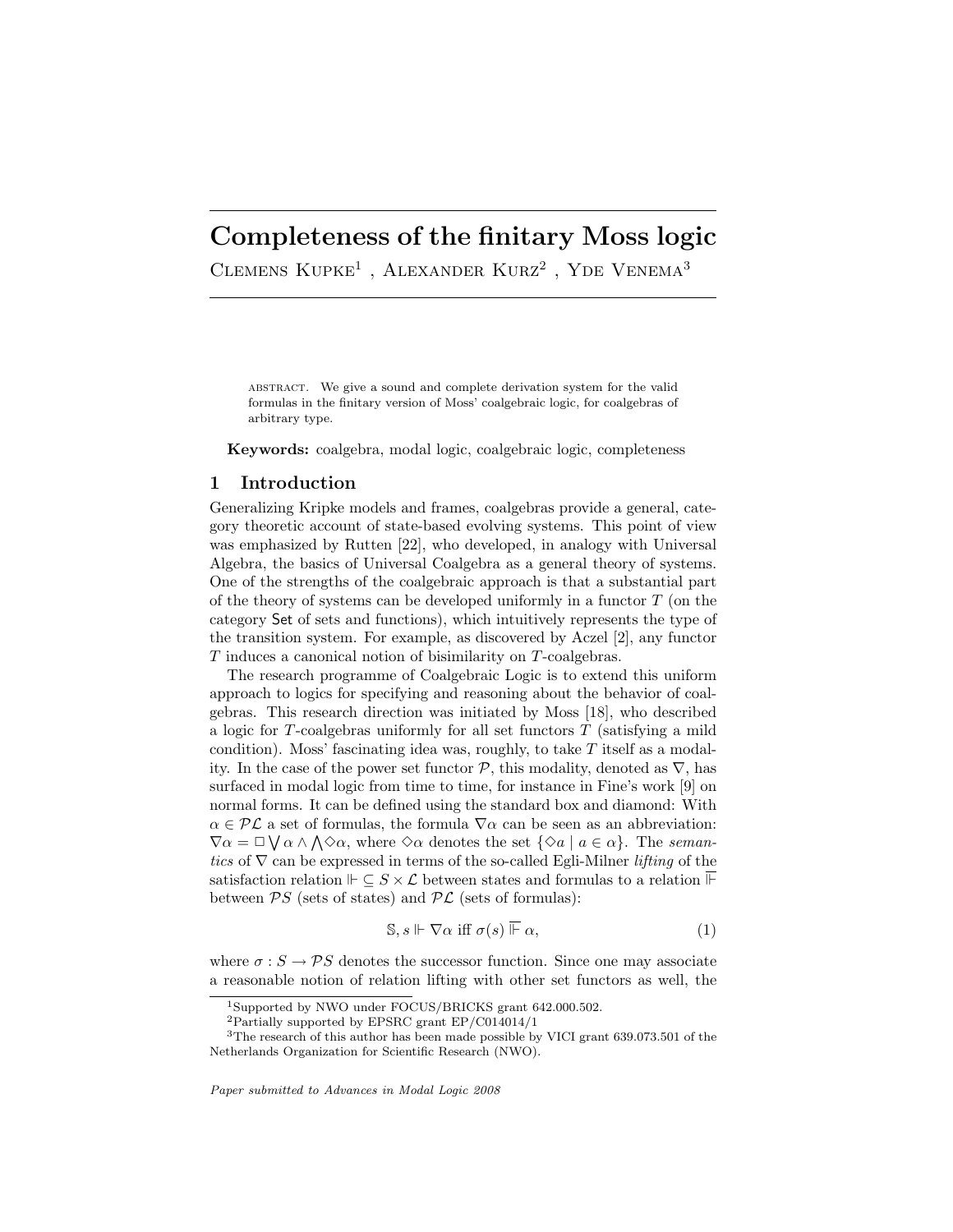observation (1) paves the way for generalization to an arbitrary functor T. Moss shows that his coalgebraic logic, based on a modality  $\nabla_T$ , is invariant under bisimilarity, and, in the presence of infinitary conjunctions, characterizes bisimilarity.

The operator  $\nabla_T$  associated with an arbitrary functor T looks strikingly different from the usual  $\Box$  and  $\diamond$  modalities. Following on from [18], attention turned to the question how to obtain modal languages for T-coalgebras which use more standard modalities [15, 21, 11], and how to find derivation systems for these formalisms. This approach is now usually described in terms of predicate liftings [20, 24] or, equivalently, Stone duality [6, 16]. For a while, this approach displaced the interest in Moss' logic and the relationship between the two was not completely clear.

Interest in Moss' logic revived when it became clear that even in standard modal logic, a ∇-based approach has some advantages. In fact, independently of Moss' work, Janin & Walukiewicz [12] already observed that the connectives  $\nabla$  and  $\vee$  may in some sense replace the set  $\{\Box, \Diamond, \wedge, \vee\}.$  This observation, which is closely linked to fundamental automata-theoretic constructions, lies at the heart of the theory of the modal  $\mu$ -calculus, and has many applications, see for instance [8, 23]. Generalizing the link between fixpoint logics and automata theory to the coalgebraic level of generality, Kupke & Venema [14] generalized some of these observations to show that many fundamental results in automata theory are really theorems of universal coalgebra.

This paper addresses the main problem left open by Moss [18]. Moss' approach focuses on semantics, and he provides only some sound logical principles which do not constitute a complete syntactic calculus. As a first result in the direction of a derivation system for  $\nabla$  modalities, Palmigiano & Venema [19] gave a complete axiomatization for the cover modality (i.e.,  $\nabla_{\mathcal{P}}$  for the power set functor  $\mathcal{P}$ ). This calculus was streamlined by Bílková, Palmigiano & Venema [5] into a formulation that admits a straightforward generalization to an arbitrary set functor T.

Our main contribution here is a uniform completeness proof. That is, in this paper we provide, uniformly in the functor  $T$ , a derivation system M which is sound and complete with respect to the semantics of the coalgebraic language based on the modality  $\nabla_T$ . The main idea of the completeness proof is based on the Stone duality approach to coalgebraic logic and, as a byproduct, we also see how Moss' language fits into this approach.

In the Stone duality approach to coalgebraic logic, the relationship between logic and semantic is based on the following situation

$$
M - Alg \xrightarrow{\mathbb{P}} T - Coalg
$$
\n
$$
M \xrightarrow{\mathbb{P}} \begin{array}{ccc}\n & & \\
& & \\
& & \\
M & & \n\end{array}
$$
\n
$$
M \xrightarrow{\mathbb{P}} T
$$
\n
$$
Set \xrightarrow{\mathbb{P}} T
$$
\n(2)

where M is the functor on Boolean algebras given by the proof system of the logic under consideration and  $\mathbb P$  is the contravariant powerset functor. The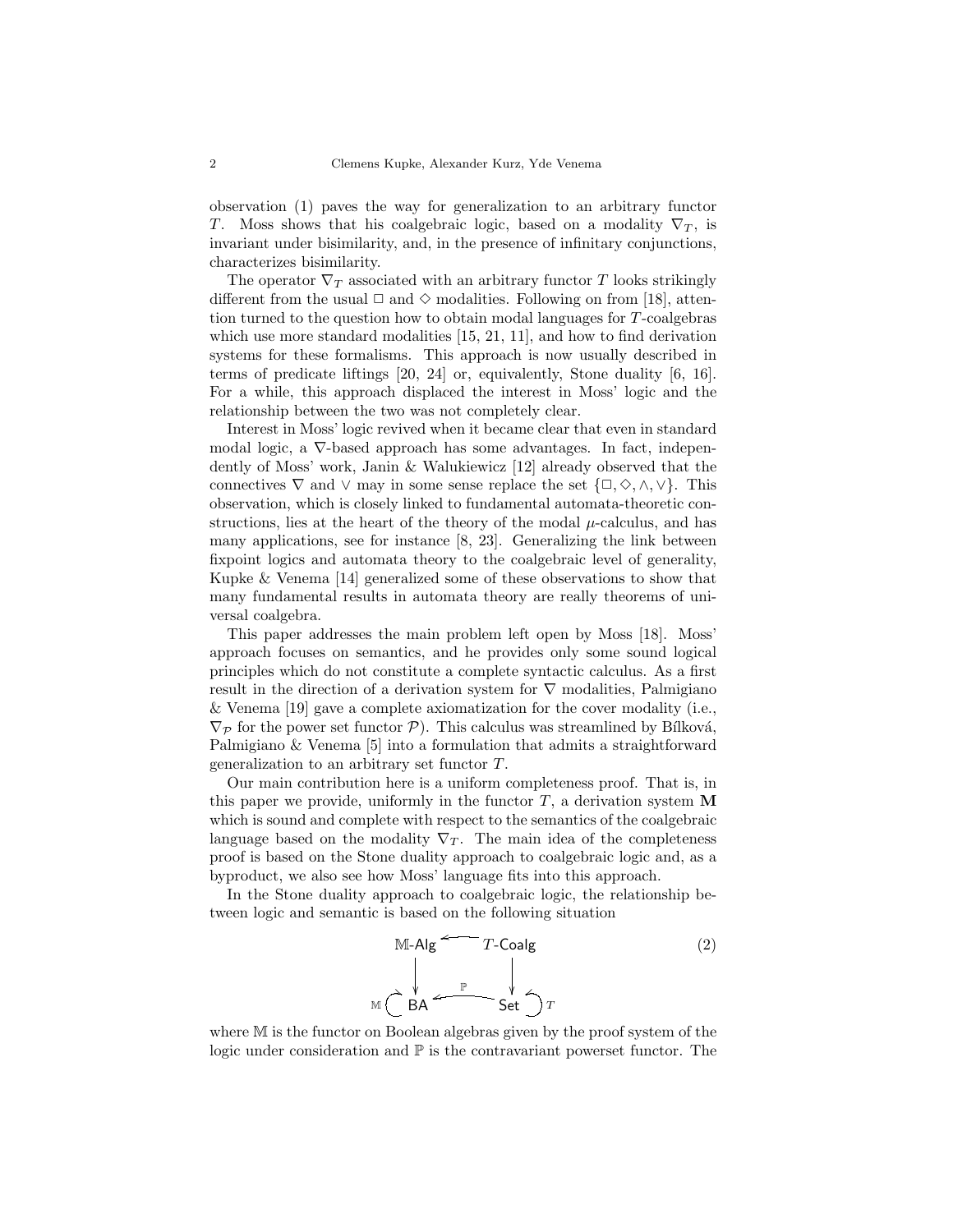semantics of the logic appears in this setting as a natural transformation  $\delta : \mathbb{MP} \to \mathbb{PT}$  (using  $\delta$ ,  $\mathbb P$  lifts to a functor in the upper row, which maps a T-coalgebra to its 'complex' M-algebra). The proof system is complete if  $\delta$  is injective (Proposition 48). One advantage of this approach is its flexibility. For example, descriptive-general-frame semantics corresponds to replacing Set by Stone spaces. On the algebra side, one can treat positive logic by replacing BA by distributive lattices or infinitary logic (like in Moss' original work) by replacing BA by complete atomic Boolean algebras. This paper treats the case of BA and Set which is of particular interest to us and leaves the others for future work. This means, in particular, that we will concentrate on the finitary version of Moss' logic first introduced in [27].

## 2 Preliminaries

In this section we settle on notation and terminology, and we introduce the finitary version of Moss' logic. For background on coalgebra the reader is referred to [26].

General Two categories play a major role in our paper: the category Set with sets as objects and functions as arrows, and the category BA of Boolean algebras and homomorphisms. The categories Set and BA are related by the contravariant functor  $\mathbb{P}:$  Set  $\rightarrow$  BA, by the forgetful functor  $U:$  BA  $\rightarrow$  Set, and by the left adjoint  $\mathbb F$  of  $U$  mapping a set  $X$  to the free Boolean algebra over X. We write P for  $U\mathbb{P}$ , 2 for the two-element Boolean algebra and 1 for a one-element set.

**Coalgebra** A coalgebra (over Set) for a functor  $T : Set \rightarrow Set$ , also called T-coalgebra, is a pair  $(S, \sigma)$  where S is a set (of "states") and  $\sigma : S \to TS$ is a function (the "transition structure"). A T-coalgebra morphism from a T-coalgebra  $(S_1, \sigma_1)$  to a T-coalgebra  $(S_2, \sigma_2)$  is a function  $f : S_1 \to S_2$ such that  $T f \circ \sigma_1 = \sigma_2 \circ f$ .

For a modal logician, the prime examples of coalgebras are Kripke frames and Kripke models. Bisimulations between Kripke structures also have their natural coalgebraic generalization: a relation Z between the carrier sets of two coalgebras is a bisimulation if for all  $(s_1, s_2) \in Z$ , the pair  $(\sigma_1(s_1), \sigma_2(s_2))$  belongs to the *relation lifting* Z of Z.

DEFINITION 1. Let  $T$  be a set functor. Given a binary relation  $Z$  between two sets  $S_1$  and  $S_2$ , we define the relation  $\overline{Z} \subseteq TS_1 \times TS_2$  as follows:

$$
\overline{Z} := \{((T\pi_1)\phi, (T\pi_2)\phi) \mid \phi \in TZ\},\
$$

where  $\pi_i: Z \to S_i$  for  $i = 1, 2$  are the projection functions.

In this paper we will confine attention to set functors that are *stan*dard (that is, inclusions are mapped to inclusions), and that *preserve weak* pullbacks. We will not define the latter property, but simply note that it is equivalent to requiring that the composition of two bisimulations is again a bisimulation, or, equivalently, that for all relations  $Z_1, Z_2$  we have  $\overline{Z_1 \circ Z_2} = \overline{Z_1} \circ \overline{Z_2}$  (and it will be apparent from the development below that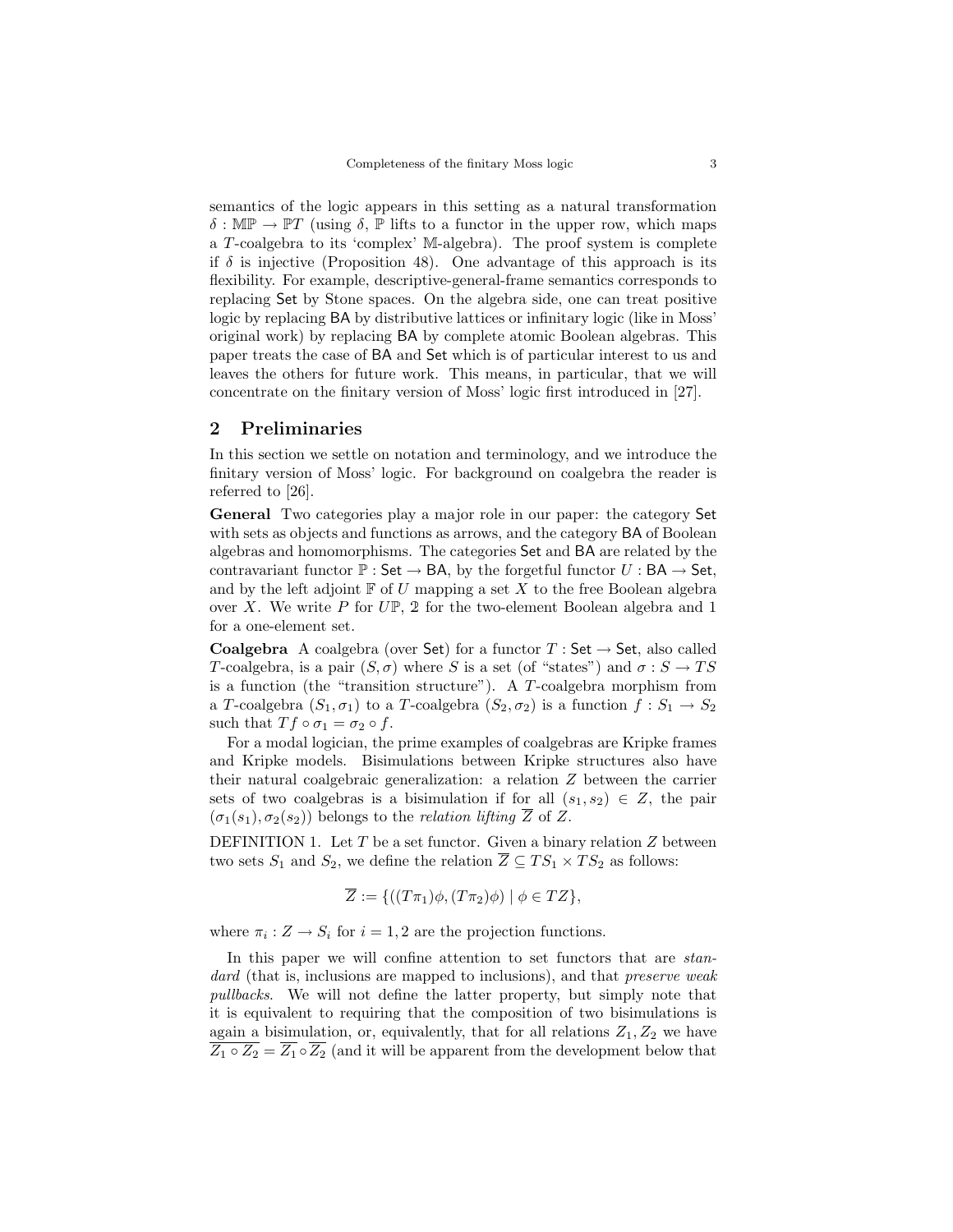this property is essential to work with the Moss modality). The requirement of standardness is not essential and only serves to keep the notation a bit smoother. The class of standard and weak pullback preserving functors includes the ones that are used to model infinite words, infinite binary trees, Kripke frames and probabilistic transition systems as coalgebras. A more detailed discussion of these examples can be found in [14]. For reasons of space limitations we cannot go into further detail here.

CONVENTION 2. Throughout this paper we fix a standard and weak pullback preserving set functor T.

The following fact lists the properties of relation lifting that we use in our paper. (Here  $\text{Gr}(f) \subseteq S \times S'$  denotes the graph of a function  $f : S \to S'$ .) For proofs we refer to [18] and references therein.

FACT 3. Let T be a set functor that is standard and weak pullback preserving. Then relation lifting

(1) extends T:  $\text{Gr}(f) = \text{Gr}(Tf)$ , and preserves the diagonal:  $\overline{Id_S} = Id_{TS}$ ;

(2) is monotone:  $R \subseteq Q$  implies  $R \subseteq Q$ ;

(3) commutes with taking restrictions:  $\overline{R|_{U\times U'}} = \overline{R}|_{TU\times TU'}$ ;

(4) preserves composition:  $\overline{R \circ Q} = \overline{R} \circ \overline{Q}$ , and converse:  $\overline{(R^{\circ})} = (\overline{R})^{\circ}$ ;

We let  $T_{\omega}$  denote the *finitary*, or,  $\omega$ -accessible, version of T, that is, the set functor  $T_{\omega}$  which agrees with T on finite sets, while for an infinite set  $X,$ 

$$
T_{\omega}(X):=\bigcup\{TY\mid Y\in\mathcal{P}_{\omega}(X)\}.
$$

On maps,  $T_{\omega}$  simply agrees with T. It is not hard to see that  $T_{\omega}$  is a welldefined subfunctor of T (cf. [4, p.314]) and that  $T_{\omega}X \subseteq TX$  for all sets X. Furthermore, as any standard set functor preserves finite intersections ([4, III, Prop. 4.6]), for any set X, and any element  $\alpha \in T_{\omega}X$ , there is a smallest, finite subset  $X_0 \subseteq X$  such that  $\alpha \in T_\omega X_0$ . This set  $X_0$  is called the base of  $\alpha$ , notation:  $Base(\alpha)$ .

## Moss' language

DEFINITION 4. Given a set  $X$  of proposition letters, we define the following.  $\mathcal{L}_0(X)$  is the smallest superset of X which is closed under taking negations and finitary conjunctions and disjunctions.  $\mathcal{L}_{n+1}(X) := \mathcal{L}_0(\{\nabla \alpha \mid$  $\alpha \in T_{\omega} \mathcal{L}_n(X)$  is the smallest set containing the formula  $\nabla \alpha$  for each  $\alpha \in T_{\omega} \mathcal{L}_n(X)$ , which is closed under taking negations and finitary conjunctions and disjunctions.  $\mathcal{L}(X) := \bigcup_{n \in \omega} \mathcal{L}_n(X)$  is the set of *formulas in* X; in case  $X = \emptyset$  we write  $\mathcal{L}_n$  and  $\mathcal L$  instead of  $\mathcal{L}_n(\emptyset)$  or  $\mathcal{L}(\emptyset)$ . The *depth* of a formula a is the smallest n such that  $\phi \in \mathcal{L}_n$ .

We write  $\top := \bigwedge \emptyset$  and  $\bot := \bigvee \emptyset$ . Then by definition,  $\top$  and  $\bot$  belong to every layer of the language. While it is not hard to prove that  $\mathcal{L}_n \subseteq \mathcal{L}_{n+1}$ , for all  $n \in \omega$ , it is in general not the case that  $X \subseteq \mathcal{L}_n$  for  $n > 0$ .

It will occasionally be useful to think of  $\mathcal{L}_0(X)$  as the (carrier of the) absolutely free algebra of Boolean type, or the Boolean term algebra, generated by X, and of  $\mathcal{L}_{n+1}$  as the Boolean term algebra generated by the set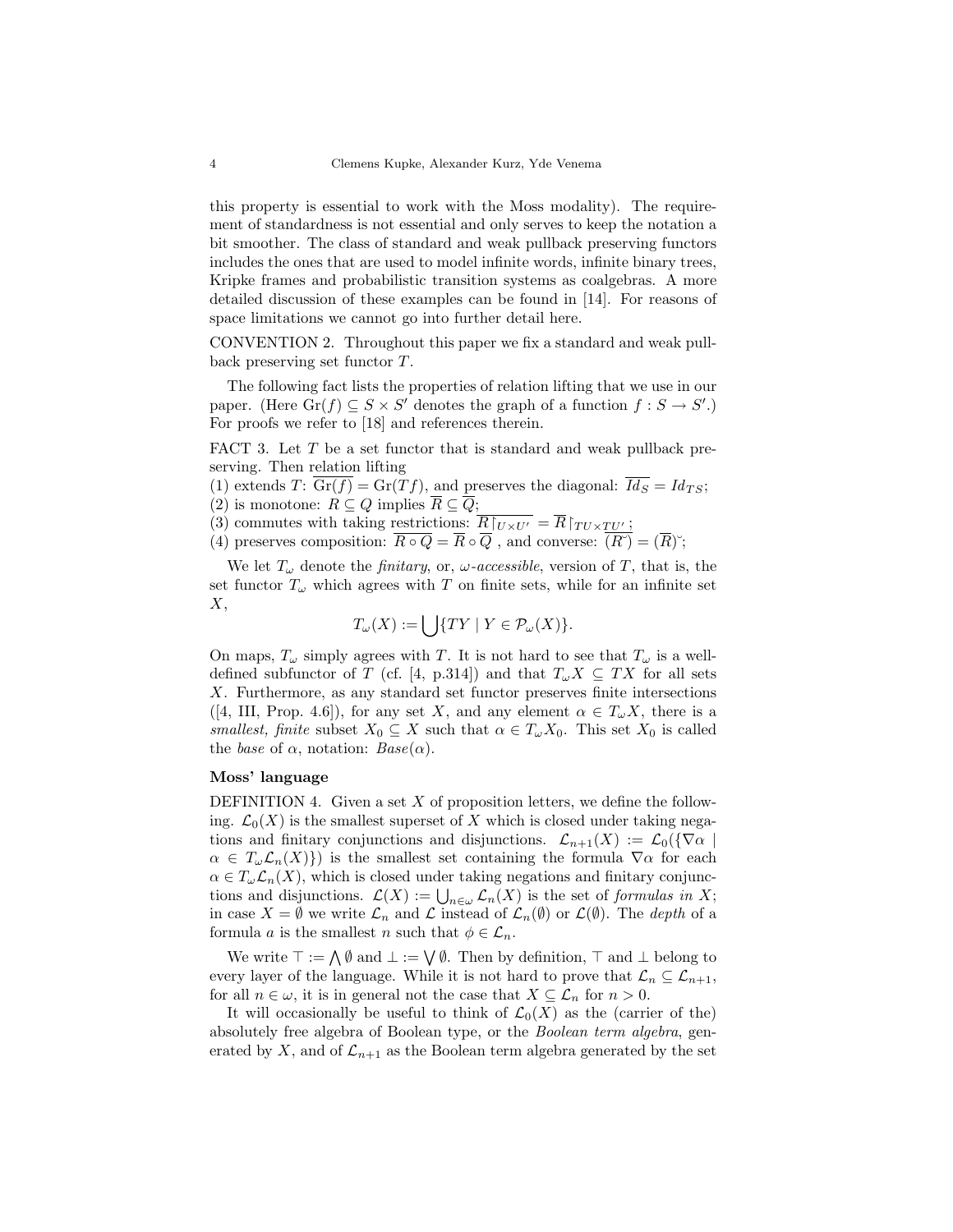$\{\nabla \alpha \mid \alpha \in T_{\omega} \mathcal{L}_n\}.$ 

The language can be seen as an initial algebra for a functor.

PROPOSITION 5. Let M be the set functor  $Id + Id \times Id + Id \times Id + T_{\omega}$ . Then  $(\mathcal{L}, \neg, \wedge, \vee, \nabla)$  is the initial M-algebra.

REMARK 6. For the category theoretic minded reader we note that, identifying formulas up to Boolean equivalence, Moss' language  $\mathcal L$  is the initial algebra for the functor  $\mathbb{L} = \mathbb{F}T_{\omega}U : BA \to BA$ .

While we will refer to the above language as  $Moss'$  coalgebraic language, there are actually some differences. The most important of these is that by defining  $\nabla \alpha$  to be a formula only for elements  $\alpha \in T_{\omega} \mathcal{L}$  (rather than for all  $\alpha \in T\mathcal{L}$ , we construct a language that is *finitary* in the sense that every formula has a finite number of subformulas. This notion can be defined inductively, the key clause being that the subformulas of  $\nabla \alpha$  are given as the closure of the set  $Base(\alpha)$  under subformulas.

Concerning the semantics of  $\mathcal{L}$ , we only give the clause for the  $\nabla$  modality.

DEFINITION 7. Given a coalgebra  $\mathbb{S} = (S, \sigma)$ , we define  $s \Vdash \nabla \alpha$  if  $\sigma(s) \Vdash \alpha$ .

EXAMPLE 8. Let Prop be a set of propositional variables and recall that coalgebras for the functor  $K = \mathcal{P}$ Prop  $\times \mathcal{P}$  correspond to Kripke models. Then any formula  $\nabla_K \alpha$  is of the form  $\nabla_K \alpha = \nabla_K(P, A)$  where  $P \subseteq \text{Prop}$ is a set of proposition letters and  $A \subseteq \mathcal{L}$  is a finite set of formulas. If the set Prop is finite it is easy to see that one can define a translation  $t$  of formulas in  $\mathcal L$  into the basic modal language by putting

$$
t(\nabla_K(P,A)) := \bigwedge_{p \in P} p \land \bigwedge_{p \notin P} \neg p \land \bigwedge_{a \in A} \Diamond t(a) \land \Box(\bigvee_{a \in A} t(a))
$$

such that  $(S, \sigma), s \Vdash a$  iff  $(S, \sigma), s \Vdash t(a)$  for all  $a \in \mathcal{L}$ .

The semantics of a ∇-formula can be also expressed using the following natural transformation which plays a central role in our paper.

DEFINITION 9. We define a natural transformation  $\rho:TP \rightarrow PT$  by putting  $\rho_X(\Phi) := {\alpha \in TX \mid \alpha \in \Phi}.$ 

REMARK 10.  $\rho$  is natural if T preserves weak-pullbacks. This is also true if one replaces the contravariant  $P$  with the covariant  $\mathcal{P}$ .

In order to gain some intuitions about the ∇-operator and the transformation  $\rho$ , the reader is invited to prove the following easy lemma.

LEMMA 11. For any  $\nabla \alpha \in \mathcal{L}$  we have  $s \Vdash \nabla \alpha$  iff  $s \in \sigma^{-1} \circ \rho_S(T\mu(\alpha)),$ where  $\mu : \mathcal{L} \to \mathcal{P}S$  is the function that maps a formula to its semantics.

REMARK 12. Following on from Remark 6, freely extending  $\rho$  to Boolean algebras yields a natural transformation  $\gamma : \mathbb{LP} \to \mathbb{PT}$ .  $\gamma$  allows us to associate with any coalgebra  $(S, \sigma)$  a 'complex L-algebra' LPS  $\stackrel{\gamma_S}{\rightarrow}$  PTS  $\stackrel{\mathbb{P}\sigma}{\rightarrow}$  $\n **PS.** Denote by  $\mathcal{L}'$  the language  $\mathcal{L}$  quotiented by Boolean equivalence. Then$ L' is the initial L-algebra. For each coalgebra  $(S, \sigma)$ , initiality of L' gives us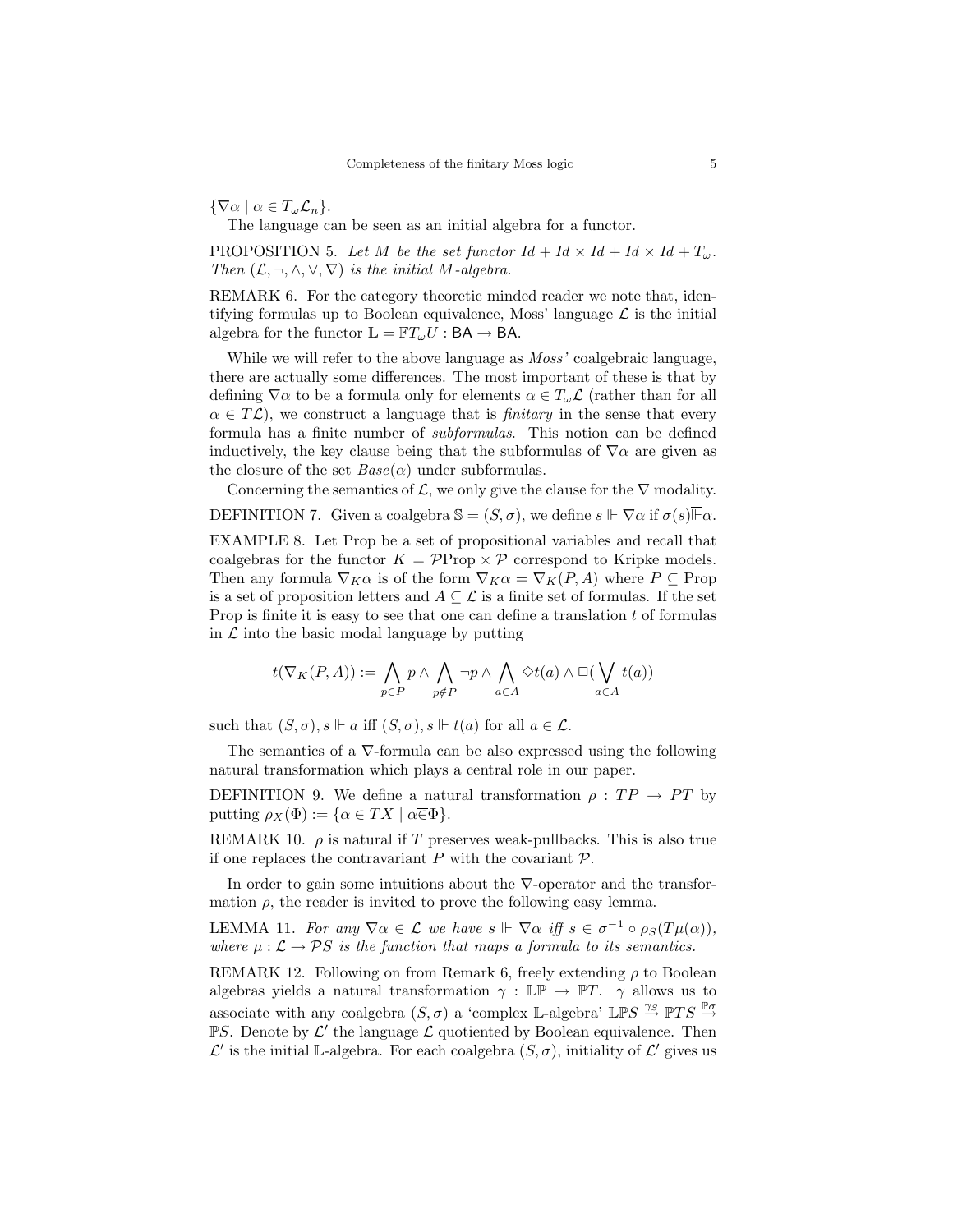a map  $\llbracket \cdot \rrbracket : \mathcal{L}' \to \mathbb{P}S$  interpreting elements of  $\mathcal{L}'$  as propositions on S. This definition agrees with Definition 7 (because  $\gamma$  is the free extension of  $\rho$ ).

# 3 The derivation system

In this section we will define and discuss the derivation system M. Before we can provide the actual definition of  $M$ , we need a few preparatory remarks and definitions.

First of all, it will be convenient for us to have the derivation system operating on *inequalities*, that is, expressions of the form  $a \preceq b$ , with  $a, b \in$  $\mathcal{L}$ . The main reason for this is that we like our system to stay close to equational reasoning. Indeed, in any logic with an underlying algebraic semi-lattice structure, inequalities can be seen as (special) equations: we may for instance identify the inequality  $a \preceq b$  with the equation  $a \wedge b \approx a$ . Conversely, we may think of an equation  $a \approx b$  as a pair of inequalities  $a \preceq b, b \preceq a.$ 

DEFINITION 13. An inequality  $a \preceq b$  is valid in a coalgebra  $\mathbb{S} = (S, \sigma)$ , notation:  $\mathbb{S} \Vdash a \preceq b$ , if  $\mathbb{S}, s \Vdash a$  implies  $\mathbb{S}, s \Vdash b$  for all  $s \in S$ , and valid simpliciter if it is valid in every coalgebra, notation:  $a \models b$ .

Note that the set of valid formulas can be obtained from the set of valid inequalities: a formula  $a$  is true in every state in every coalgebra iff the inequality  $\top \preceq a$  is valid.

In the sequel we will need symbols to refer to formulas  $(\mathcal{L})$ , and to elements of the sets  $\mathcal{P}_{\omega}\mathcal{L}, T_{\omega}\mathcal{L}, T_{\omega}\mathcal{P}_{\omega}\mathcal{L}$  and  $\mathcal{P}_{\omega}T_{\omega}\mathcal{L}$ . For convenience we fix our notation for such objects as follows:

|                            | $a, b, c, \ldots$                                              | $T_{\omega} \mathcal{L}$                    | $\alpha, \beta, \gamma \dots$ |
|----------------------------|----------------------------------------------------------------|---------------------------------------------|-------------------------------|
| $\mathcal{P}_o\mathcal{L}$ | $\phi, \psi, \ldots$                                           | $T_{\omega}\mathcal{P}_{\omega}\mathcal{L}$ | $\Phi, \Psi, \ldots$          |
|                            | $\mathcal{P}_{\omega}T_{\omega}\mathcal{L} \mid A, B, C \dots$ |                                             |                               |

The same notation will be used for variants where  $\mathcal L$  is replaced by an arbitrary set or  $\mathcal{P}_{\omega}, T_{\omega}$  are replaced by  $\mathcal{P}, T$ .

An important role in the definition of  $M$  is played by the notion of a *slim* redistribution.

DEFINITION 14. A set  $\Phi \in T\mathcal{P}(X)$  is a redistribution of a set  $A \in \mathcal{P}T(X)$ if  $A \subseteq \rho_X(\Phi)$ . In case  $A \in \mathcal{P}_{\omega}T_{\omega}(X)$ , we call a redistribution  $\Phi$  slim if  $\Phi \in T_{\omega} \mathcal{P}_{\omega}(\bigcup_{\alpha \in A} Base(\alpha)).$  The set of slim redistributions of A is denoted as  $SRD(A)$ .

#### A special case

Our derivation system is given in Definition 15. It turns out, however, that we can give a somewhat simpler version in case the functor  $T$  restricts to finite sets (that is, if  $TX$  is finite whenever X is finite). This simpler system is the direct generalization of the system for  $T = \mathcal{P}$  (that is, where the coalgebras are Kripke structures) given by Bílková, Palmigiano and the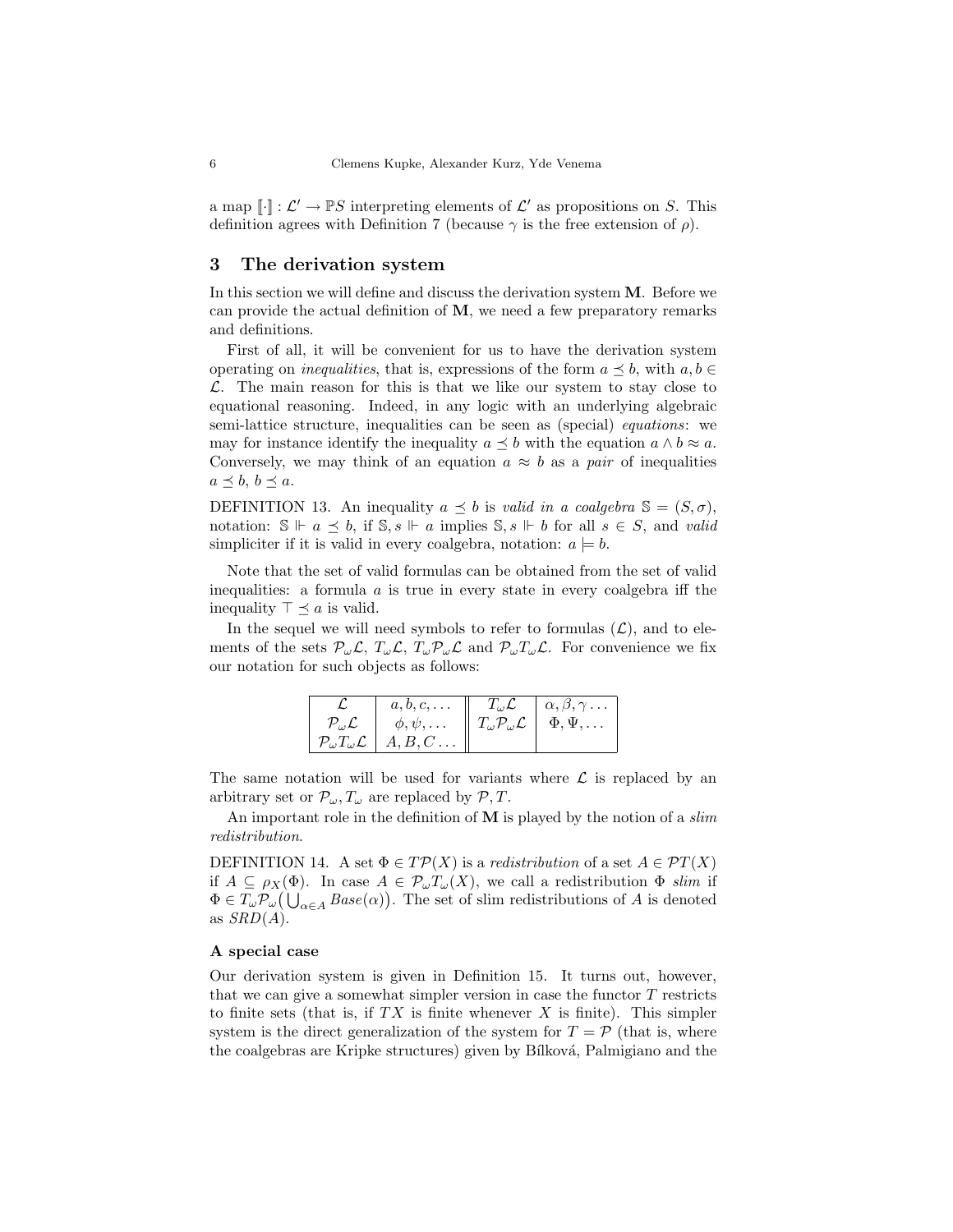third author in [5]. <sup>1</sup>

M is given as follows. On top of a complete set of axioms and rules for classical propositional logic, and the cut rule (from  $a \preceq b$  and  $b \preceq c$  derive  $a \prec c$ , it has the axioms and derivation rules given in Table 1.

|              | $(\nabla 1)$ From $\alpha \leq \beta$ infer $\vdash \nabla \alpha \preceq \nabla \beta$                                        |
|--------------|--------------------------------------------------------------------------------------------------------------------------------|
|              | $(\nabla 2) \quad \Lambda {\nabla \alpha \mid \alpha \in A} \preceq \text{V} {\nabla (T \wedge)(\Phi) \mid \Phi \in SRD(A)}$   |
| $(\nabla 3)$ | $\nabla(T\bigvee)(\Phi) \preceq \bigvee \{\nabla \alpha \mid \alpha \in \Phi\}$                                                |
|              | $(\nabla 4)$ From $\vdash \top \preceq \bigvee \phi$ infer $\vdash \top \preceq \bigvee {\nabla \alpha \mid \alpha \in T\phi}$ |

Table 1. Axioms and rules of the system  $M$ , if T restricts to finite sets

Let us hasten to give some explanation of the system. To start with, the reader may be slightly puzzled by our formulation of the derivation rule  $(\nabla1)$ , since its premiss ' $\alpha \leq \beta$ ' uses syntax that has not been defined as part of the object language. The proper way to read this premiss is as follows: 'the relation  $Z := \{(a, b) \in \text{Base}(\alpha) \times \text{Base}(\beta) \mid a \preceq b\}$  is such that  $(\alpha, \beta) \in \overline{Z}$ . In order to see this, note that using Fact 3(3) one can show that for all  $\alpha,\beta\in T_\omega\mathcal{L}$  and all  $Z\subseteq \mathcal{L}\times\mathcal{L}$ 

$$
(\alpha, \beta) \in \overline{Z}
$$
 iff  $(\alpha, \beta) \in \overline{Z'}$ ,

where  $Z' := Z \upharpoonright_{Base(\alpha) \times Base(\beta)}$  is the restriction of Z to the finite sets  $Base(\alpha)$  and  $Base(\beta)$ . An alternative formulation of this rule would therefore say that 'if there is a relation  $Z \subseteq Base(\alpha) \times Base(\beta)$  such that  $(\alpha, \beta) \in \overline{Z}$ , and  $\vdash a \preceq b$  for all  $(a, b) \in Z$ , then infer  $\vdash \nabla \alpha \preceq \nabla \beta'$ . But the presentation in Table 1 is shorter and reveals more clearly that the rule is in fact the inequality version of a congruence rule. Our discussion shows that  $(\nabla 1)$  is a *finitary* rule, because its set of premisses can be assumed to be contained in the finite set  $Base(\alpha) \times Base(\beta)$  if we want to derive  $\nabla \alpha \preceq \nabla \beta$ .

The axioms  $(\nabla 2)$  and  $(\nabla 3)$  could in fact both be replaced with identities, since in both cases, the reverse inequality of the axiom can be derived as a theorem. In order to be able to read the axioms  $\nabla 2$  and  $\nabla 3$ , recall that  $\bigwedge$ and  $\bigvee$  are maps from  $\mathcal{P}_{\omega}\mathcal{L}$  to  $\mathcal{L}$ , so that  $T \bigwedge : T\mathcal{P}_{\omega}\mathcal{L} \to T\mathcal{L}$ , and likewise for T  $\bigvee$ . Hence for  $\Phi \in T_{\omega} \mathcal{P}_{\omega} \mathcal{L}$ ,  $(T \bigwedge)(\Phi)$  and  $(T \bigvee)(\Phi)$  belong to  $T_{\omega} \mathcal{L}$ , and thus  $\nabla(T\bigwedge)(\Phi)$  and  $\nabla(T\bigvee)(\Phi)$  are well-formed formulas. In addition, if T restricts to finite sets, every  $A \in \mathcal{P}_{\omega}T_{\omega}\mathcal{L}$  can have at most finitely many slim redistributions, and every  $\Phi \in T_{\omega} \mathcal{P}_{\omega} \Phi$  can have at most finitely many lifted members. So the two axioms  $(\nabla 2)$  and  $(\nabla 3)$  are at least welldefined. What these axioms have in common further is that they can be seen as *distributive principles*. This is the clearest in the case of  $(\nabla 3)$ , which states that  $\nabla$  distributes over certain disjunctions. In the case of  $(\nabla 2)$  the distributivity is a bit more involved, but basically, the axiom states that any conjunction of  $\nabla$ s can be replaced with a disjunction of  $\nabla$ s of conjunctions.

<sup>&</sup>lt;sup>1</sup>In [5] it was shown that for  $T = \mathcal{P}$  axiom ( $\nabla$ 4) is derivable from ( $\nabla$ 1)-( $\nabla$ 3). We recently discovered that this is also true for the case of an arbitrary functor T.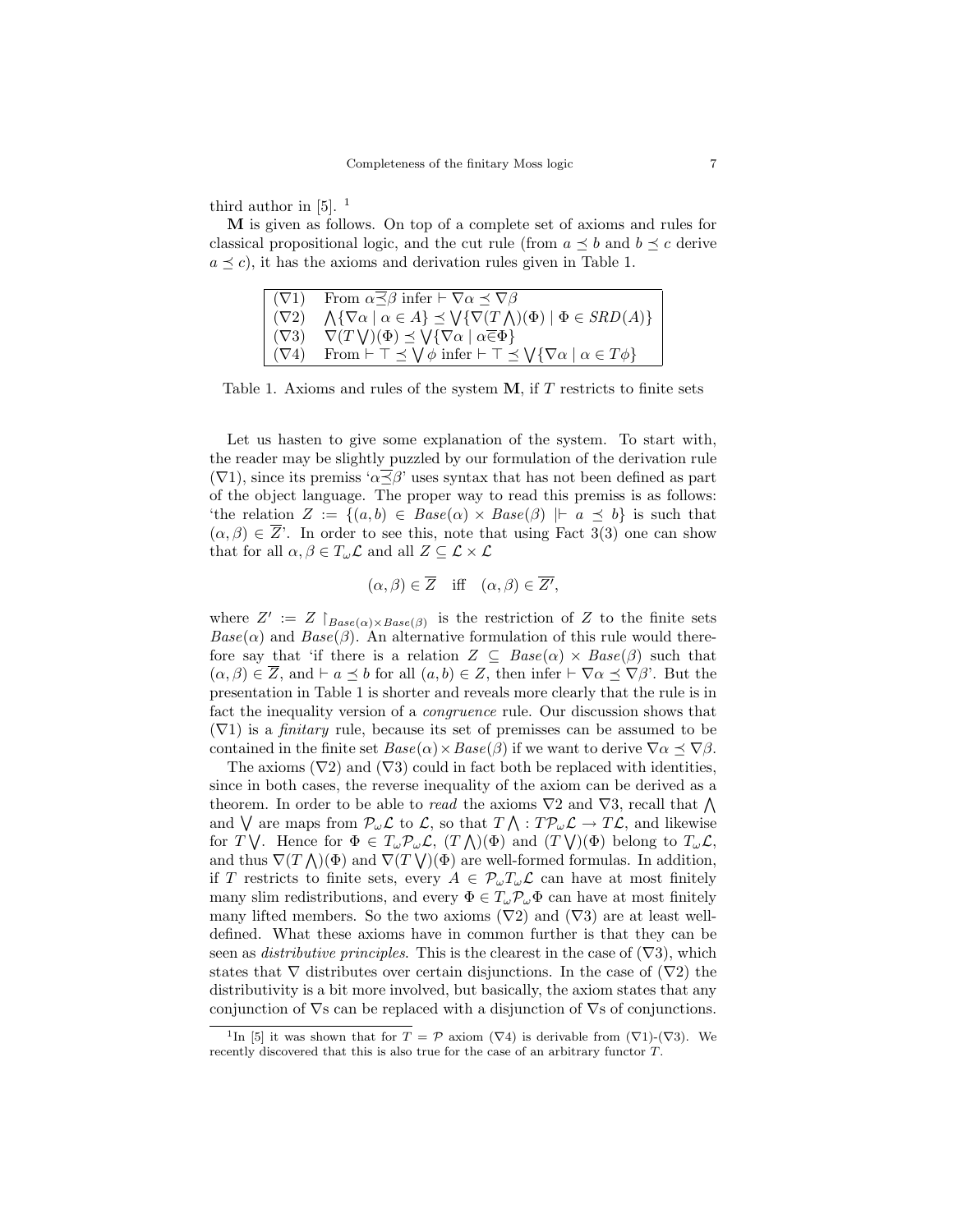$$
(\nabla 1) \quad \frac{\{b_1 \le b_2 \mid (b_1, b_2) \in Z\}}{\nabla \alpha \le \nabla \beta} \quad (\alpha, \beta) \in \overline{Z}
$$
\n
$$
(\nabla 2) \quad \frac{\{\nabla (T \wedge)(\Phi) \le a \mid \Phi \in SRD(A)\}}{\nabla \{\nabla \alpha \mid \alpha \in A\} \le a}
$$
\n
$$
(\nabla 3) \quad \frac{\{\nabla \alpha \le a \mid \alpha \overline{\in} \Phi\}}{\nabla (T \vee)(\Phi) \le a}
$$
\n
$$
(\nabla 4) \quad \frac{\{a \wedge \nabla \alpha' \le \perp \mid \alpha' \in T_{\omega}(\phi), \alpha' \ne \alpha\}}{a \le \nabla \alpha} \quad \top \le \bigvee \phi
$$

Table 2. Axioms and rules of the system M

Finally, although the formulation of  $(\nabla 4)$  does not use the actual symbol, it is here that the interaction of the coalgebraic modality with negation is dealt with. To see why this is so, observe that the conclusion of  $(\nabla 4)$  implies that  $\neg\nabla\beta \preceq \bigvee {\nabla\alpha \mid \beta \neq \alpha \in T\phi}$ .

#### The general case

In the case of a general functor, that is, one that does not necessarily restricts to finite sets, some of the axioms and rules in Table 1 above may involve ill-defined syntax. In particular, none of the disjunctions on the right-hand side of the axioms  $(\nabla 2)$  and  $(\nabla 3)$  will be taken over a *finite* set. (Algebraically, however, it will often be convenient to think of e.g.  $(\nabla 2)$  as stating that in case that the least upper bound given on the right hand side exists, it is greater than the object denoted by the left hand side.) The solution is to replace the axioms  $(\nabla 2)$  and  $(\nabla 3)$  with *infinitary derivation rules* (and to do something similar for the conclusion of  $(\nabla 4)$ ), according to the following principle. An axiom of the form  $s \preceq \bigvee_{i \in I} t_i$  is replaced with the derivation rule: 'from  $\{\vdash t_i \preceq a \mid i \in I\}$ , infer  $\vdash s \preceq a'$ . Applying this principle to the above axiom system, we obtain the following derivation system.

DEFINITION 15. The derivation system M is given by the axioms and derivation rules of Table 2, on top of a complete set of axioms and rules for classical propositional logic, and the cut rule.

A derivation is a well-founded tree, labelled with inequalities, such that the leaves of the tree are labelled with axioms of M, whereas with each parent node we may associate a derivation rule of which the conclusion labels the parent node itself, and the premisses label its children. If  $D$  is a derivation of the inequality  $a \preceq b$ , we write  $D \vdash_M a \preceq b$ . We write  $\vdash_M a \preceq b$ if we want to suppress the actual derivation and we write  $a \equiv b$  if  $\vdash_{\mathbf{M}} a \preceq b$ and  $\vdash_{\mathbf{M}} b \preceq a$ .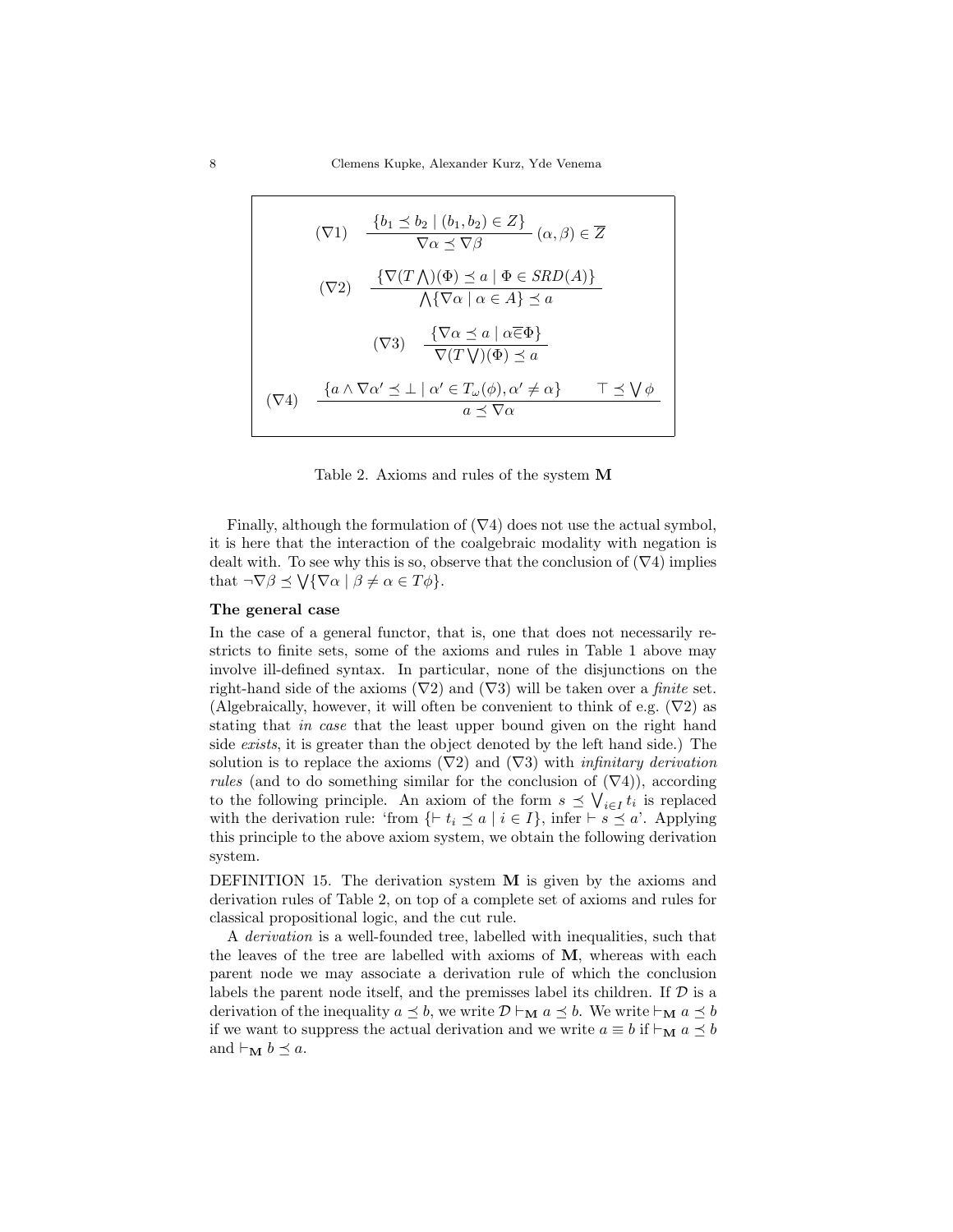## The main result

THEOREM 16. Let  $T$  be a standard functor that preserves weak pullbacks. Then for any pair a and b of formulas in  $\mathcal{L}$ :

$$
\vdash_{\mathbf{M}} a \preceq b \iff a \models b.
$$

## 4 Soundness

Soundness is the direction from left to right of Theorem 16. It is proved by induction on the complexity of derivations. The key steps are to show that the rules  $(\nabla 1)$ – $(\nabla 4)$  preserve validity.

First we consider the rule ( $\nabla$ 1). Suppose that  $\mathbb{S} \Vdash a \preceq b$  for all pairs  $(a, b)$ belonging to some relation  $Z \subseteq \mathcal{L} \times \mathcal{L}$  such that  $(\alpha, \beta) \in \overline{Z}$ . From the first assumption it follows that  $\Vdash \circ Z \subseteq \Vdash$ , and so, by the properties of relation lifting, we see that  $\overline{\mathbb{F}} \circ \overline{Z} \subseteq \overline{\mathbb{F}}$ . In order to show that  $\mathbb{S} \Vdash \nabla \alpha \preceq \nabla \beta$ , take an arbitrary state s such that  $\mathbb{S}, s \Vdash \nabla \alpha$ . Hence, by the truth definition of  $\nabla$ , we see that  $\sigma(s) \vDash \alpha$ , and so from  $(\alpha, \beta) \in \overline{Z}$  we may infer that  $(\sigma(s), \beta) \in \mathbb{F} \circ \overline{Z} \subseteq \mathbb{F}$ . But then, again by the truth definition of  $\nabla$ , we see that, indeed,  $\mathbb{S}, s \Vdash \nabla \beta$ .

For the rule ( $\nabla 2$ ), fix a set  $A \in \mathcal{P}_{\omega}T_{\omega}\mathcal{L}$ , and some formula  $a \in \mathcal{L}$ . Suppose that S validates all the premisses of the rule, that is,  $\mathbb{S} \Vdash \nabla (T_\omega \wedge)(\Phi) \preceq a$ , for all slim redistributions  $\Phi$  of A. In order to prove that S validates the conclusion of  $(\nabla 2)$ , assume that  $\mathbb{S}, s \Vdash \bigwedge \{ \nabla \alpha \mid \alpha \in A \}$ . Clearly it suffices to come up with a slim redistribution  $\overline{\Phi_s}$  of A such that  $\mathbb{S}, s \Vdash \overline{\nabla}(T \bigwedge)(\Phi)$ .

For the definition of  $\Phi_s$ , first associate, with any state t in S, the finite set

$$
\phi(t) := \{b \in \bigcup_{\alpha \in A} Base(\alpha) \mid \mathbb{S}, t \Vdash b\},\
$$

and define  $\Phi_s := (T\phi)(\sigma(s))$ .

First we show that  $\mathbb{S}, s \Vdash \nabla (T \wedge)(\Phi_s)$ . For that purpose, observe that by definition of  $\phi$ , the map  $\bigwedge \circ \phi : S \to \mathcal{L}$  is such that  $\text{Gr}(\bigwedge \circ \phi) \subset \mathbb{H}$ . From this it follows by the properties of relation lifting that  $\mathrm{Gr}((T\bigwedge) \circ (T\phi)) \subseteq \overline{\mathbb{F}}$ . In other words, for every element  $\tau \in TS$  we have that  $\tau \mathbb{F}((T \bigwedge) \circ (T \phi))(\tau)$ . Taking  $\tau = \sigma(s)$ , we obtain immediately by the definitions that S, s  $\Vdash$  $\nabla(T\bigwedge)(\Phi_s).$ 

In order to see that  $\Phi_s$  is a slim redistribution of A, observe that by definition of  $\phi$ ,  $Gr(\phi) \circ \epsilon^* = \mathbb{H}$  when restricted to elements of  $\bigcup_{\alpha \in A} Base(\alpha)$ . Then by the properties of relation lifting, it follows that  $\mathrm{Gr}(T\phi \circ \overline{\in}) = \overline{\mathbb{F}}$ . But then for every  $\alpha \in A$  it follows from  $\sigma(s) \mathbb{F}_\alpha$  that there is some object  $\Psi$  such that the pair  $(σ(s), Ψ)$  belongs to the relation  $Gr(Tφ)$ , and  $α\overline{\in}Ψ$ . From the first fact it follows that  $\Psi = \Phi_s$ , and so we find that each  $\alpha \in A$ is a lifted member of  $\Phi_s$ . In other words,  $\Phi_s$  is a redistribution of A; but then by its definition it is slim.

In order to understand the soundness of  $(\nabla 3)$ , first consider the statement  $\mathbb{S}, s \Vdash \bigvee \phi$ . This statement can be reformulated equivalently by saying that the pair  $(s, \phi)$  belongs to the relation  $\Vdash \circ \in$ , since there is some element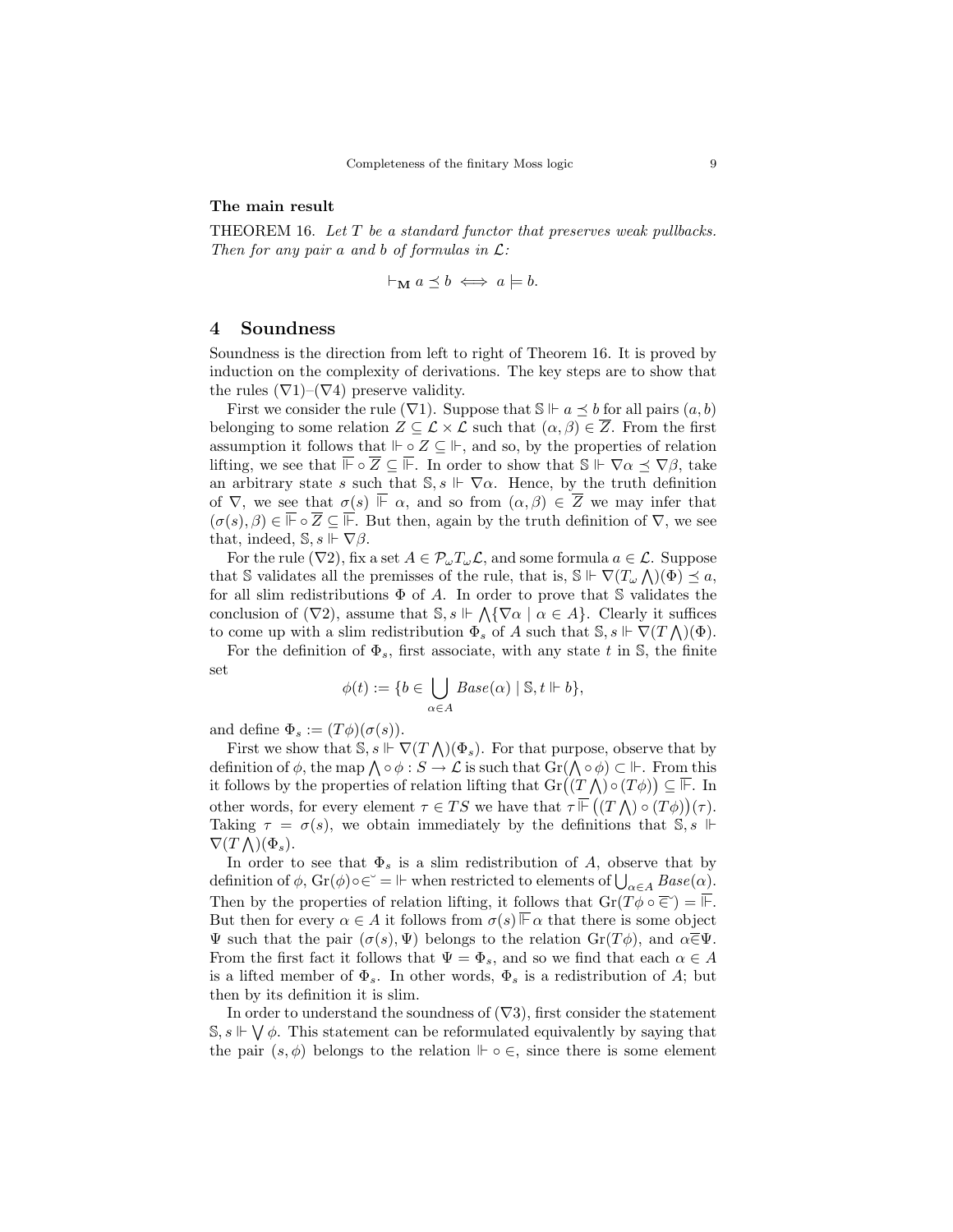$a \in \phi$  such that  $s \Vdash a$ . Alternatively,  $s \Vdash \bigvee \phi$  iff  $(s, \phi) \in \Vdash \circ \text{Gr}(\bigvee)^{\sim}$ . In other words, we find that the relations  $\mathbb{H} \circ \in$  and  $\mathbb{H} \circ \text{Gr}(\bigvee)$  coincide. From this it follows that

$$
\overline{\mathbb{H}\circ\in} = \mathbb{H}\circ\operatorname{Gr}(\bigvee)^{\check{}}.
$$
 (3)

Fix some object  $\Phi \in T_{\omega} \mathcal{P}_{\omega} \mathcal{L}$  and some formula a, and suppose that the coalgebra S validates all the premisses of  $(\nabla 3)$ , i.e.,  $\mathbb{S} \Vdash \nabla \alpha \preceq a$ , for all  $\alpha \in \Phi$ . In order to prove that S also validates the conclusion of the rule, take an arbitrary state s such that  $\mathbb{S}, s \Vdash \nabla(T \bigvee)(\Phi)$ . From this it follows that  $(\sigma(s), (T\bigvee)(\Phi))$  belongs to the relation  $\overline{\mathbb{F}}$ , and so  $(\sigma(s), \Phi)$  belongs to  $\overline{\mathbb{F}} \circ \operatorname{Gr}(T \setminus Y)^{\sim} = \overline{\mathbb{F} \circ \operatorname{Gr}(\bigvee)^{\sim}}$ . But then by (3),  $(\sigma(s), \Phi)$  belongs to the relation  $\overline{\mathbb{F} \circ \in} = \overline{\mathbb{F}} \circ \overline{\in}$ . In other words, there is some object  $\alpha$  such that  $\sigma(s) \overline{\mathbb{F}}$  a and  $\alpha \overline{\in} \Phi$ . Clearly then  $\mathbb{S}, s \Vdash \nabla \alpha$ , and so by the assumption we have  $\mathbb{S}, s \Vdash a$ .

Finally, for the rule  $(\nabla 4)$ , fix some finite set  $\phi$  of formulas. It suffices to prove that, for an arbitrary T-coalgebra  $\mathbb{S} = (S, \sigma)$ , if  $\mathbb{S} \Vdash \top \preceq \bigvee \phi$ , then for every point  $s \in \mathbb{S}$  we can find an  $\alpha \in T(\phi)$  such that  $\mathbb{S}, s \Vdash \nabla \alpha$ . From the assumption it follows that every state in  $\mathbb S$  satisfies some formula in  $\phi$ . We may formulate this using a function  $f : S \to \phi$  such that  $\mathbb{S}, s \Vdash f(s)$ , for all  $s \in S$ , or, equivalently,  $\text{Gr}(f) \subseteq \mathbb{H}$ . But then by the properties of relation lifting, we find that  $\text{Gr}(Tf) \subseteq \overline{\mathbb{F}}$ . Now consider an arbitrary state s in S, and let  $\alpha \in T(\phi)$  be the element  $(Tf)(\sigma(s))$ . Then  $(\sigma(s), \alpha) \in \mathrm{Gr}(Tf) \subset \overline{\mathbb{F}},$ and so by the truth definition of  $\nabla$ , we find that  $\mathbb{S}, s \Vdash \nabla \alpha$ . That is, we have found our  $\alpha$ .

## 5 Completeness

The completeness proof will use a standard coalgebraic technique, namely to prove completeness via one-step-completeness. This is well-known in domain theory (see e.g. Abramsky [1]) and was introduced to coalgebra by Pattinson [20]. Subsequently, it was used in for instance [7, 13, 17].

The main idea is the following. First, we show that Moss' logic  $(\mathcal{L}, \equiv)$ can be stratified into layers  $(\mathcal{L}_n, \equiv_n)$ , with all layers at  $n + 1$  arising in a uniform way from layers at  $n$  (Proposition 37). This uniform construction can be described by means of a 'one-step version' of the derivation system **M**. Technically, it is described by a functor  $M : BA \rightarrow BA$ , which constructs  $(\mathcal{L}_{n+1}/\equiv_{n+1})$  as  $\mathbb{M}(\mathcal{L}_n/\equiv_n)$ . Our main technical result consists of showing that this one-step proof system is complete in a suitable sense (Proposition 48). Then, using a standard argument, completeness follows from one-step completeness (Proposition 50).

REMARK 17. Continuing from Remark 12, the proof system M defines a quotient  $\mathbb{L} \to \mathbb{M}$ . Then  $\delta_X : \mathbb{MP}X \to \mathbb{P}TX$  is given by factoring  $\gamma$ :  $\mathbb{LP} \to \mathbb{PT}$ . M-algebras are the Boolean algebras with operator for the Moss modality. The initial M-algebra  $\mathcal M$  is Lindenbaum algebra of Moss' logic (Proposition 39) and  $\delta_X$  is injective (Proposition 48), which then implies completeness.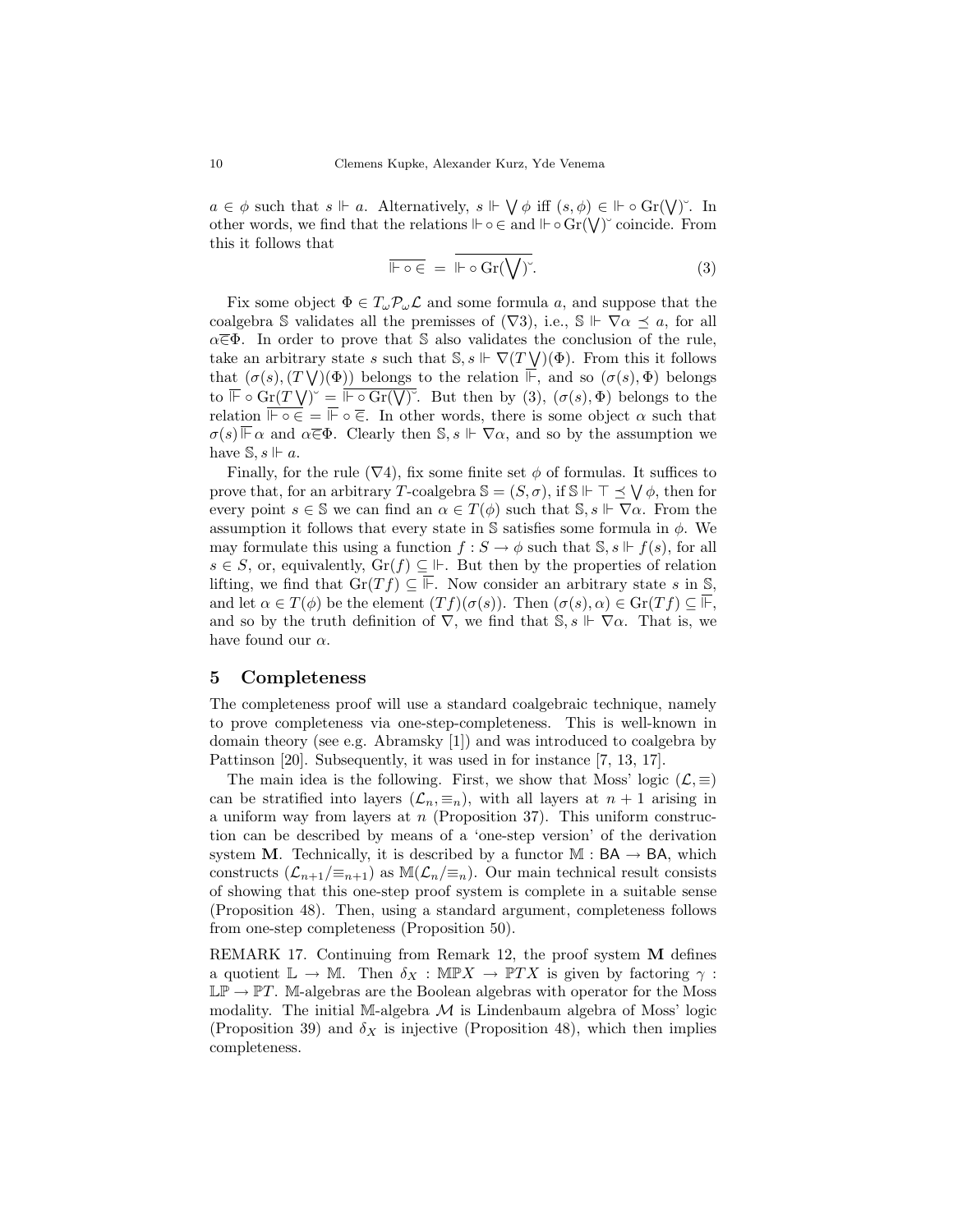## 5.1 A one-step proof system

Recall the definition of  $\mathcal{L}_n(X)$  from Definition 4.

DEFINITION 18. Let  $\mathfrak{L}(X) = \mathcal{L}_0{\nabla \alpha \mid \alpha \in T_\omega X}$ . In the following we consider  $\mathfrak L$  to be a functor Set  $\to$  Set, which maps  $f : X \to Y$  to the function  $\mathfrak{L}(f) : \mathfrak{L}(X) \to \mathfrak{L}(Y)$  that extends the map  $\nabla \alpha \mapsto \nabla (Tf)(\alpha)$  via Boolean operations.

 $\mathfrak L$  constructs formulas step-wise:  $\mathcal L_n = \mathfrak L^n(\mathcal L_0)$ . Next we show how to construct  $\equiv_n$  step-wise. In order to smooth our presentation, it is convenient in the following definition to assume that the generators are already closed under Boolean operations.

DEFINITION 19. Let A be the carrier of an algebra for the Boolean signature and let  $R \subseteq \mathcal{L}_0(A) \times \mathcal{L}_0(A)$  be a set of pairs called *relations*. Using the laws of Boolean algebra, with pairs  $(a, a') \in R$  as additional axioms  $a \preceq a'$ , one may generate a congruence relation  $\equiv_R$  on the set  $A \times A$ . We say that the pair  $(A, R)$  is a presentation of the Boolean algebra  $A/\equiv_R$  and denote this algebra as  $BA\langle A, R \rangle$ . A homomorphism  $f : A \rightarrow B$  of algebras for the Boolean signature is a presentation morphism from  $(A, \equiv_R)$  to  $(B, \equiv_S)$ if  $a_1 \equiv_R a_2$  implies  $f(a_1) \equiv_S f(a_2)$  for all  $a_1, a_2 \in A$ . The category of presentations and presentation morphisms is denoted by PRS.

The notion of a presentation morphism is motivated by the following lemma which is not difficult to prove.

LEMMA 20. Let  $f:(A,R) \rightarrow (B,S)$  be a presentation morphism. Then the function  $[f] : A/\equiv_R \rightarrow B/\equiv_S$  that maps the equivalence class of an element  $a \in A$  to the equivalence class of  $f(a)$  is well-defined. Moreover [f] is a Boolean homomorphism.

EXAMPLE 21. The *standard presentation* of a Boolean algebra  $\mathbb B$  is the pair (UB,  $\leq$ ) where  $\leq$  is the relation on terms over UB induced by the partial order of B.

The derivation system M is essentially a 'one-step' derivation system since in every rule involving the modality, every occurrence of  $\alpha$  is under the scope of exactly one  $\nabla$ . The following definition makes this precise.

DEFINITION 22. Let  $(X, R)$  be a presentation. The *one-step proof system*  $\mathbf{M}(X,\mathbb{R})$  is the version of M in which all inequalities  $b_1 \preceq b_2$  from R (that is, with  $(b_1, b_2) \in R$  are additional axioms, and in which only elements from X and  $\mathfrak{L}(X)$  may be used.<sup>2</sup> We denote the associated notion of derivability by  $\vdash_{\mathbf{M}(X,R)}$ . Furthermore, for  $a_1, a_2$  in  $\mathfrak{L}(X)$ , we write  $a_1 \preceq_{\mathbf{M}(X,R)} a_2$  if  $\vdash_{\mathbf{M}(X,R)} a_1 \preceq a_2$ ; and  $a_1 \equiv_{\mathbf{M}(X,R)} a_2$  iff  $a_1 \preceq_{\mathbf{M}(X,R)} a_2$  and  $a_2 \preceq_{\mathbf{M}(X,R)} a_1$ . We let  $M(X, R)$  denote the Boolean algebra presented by  $(\mathfrak{L}(X), \preceq_{\mathbf{M}(X,R)})$ .

In case  $(X, R)$  is the standard representation of a Boolean algebra  $A$ , we write  $\mathbf{M}(\mathbb{A})$  for the one-step proof system based on the standard presentation of  $\mathbb{A}$ , and  $\vdash_{\mathbf{M}(\mathbb{A})}$ ,  $\preceq_{\mathbf{M}(\mathbb{A})}$ ,  $\equiv_{\mathbf{M}(A)}$  and  $\mathbb{M}(\mathbb{A})$  for the associated notions.

<sup>&</sup>lt;sup>2</sup>In ( $\nabla$ 1) – ( $\nabla$ 4), the  $b_i$  range over X, the a, a' over  $\mathfrak{L}(X)$ ,  $\alpha, \alpha' \in T_\omega X$ ,  $\phi \subseteq X$ .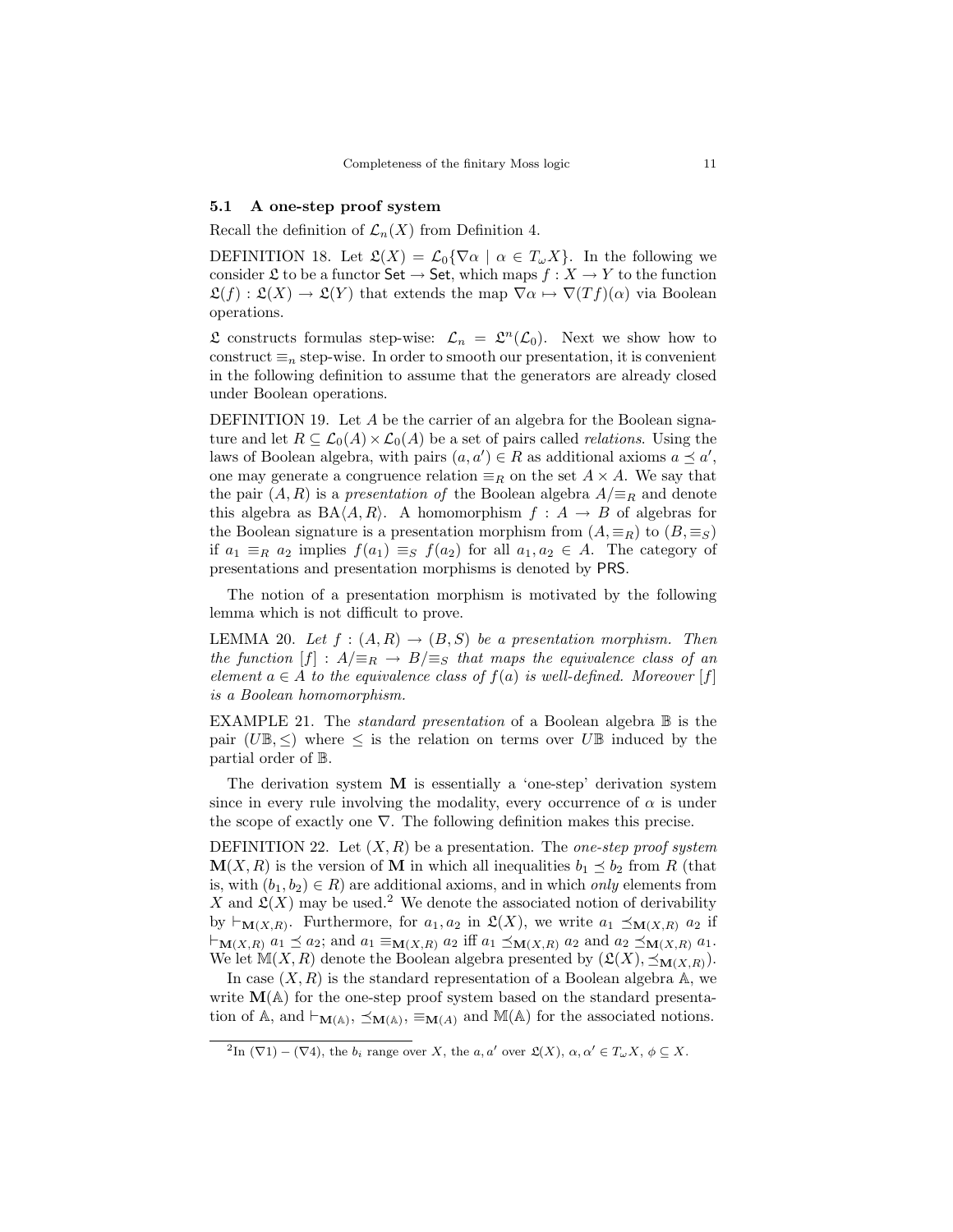The next subsection shows that  $M(A)$  is not only a Boolean algebra, but that M is a functor on the category of Boolean algebras. This will allow us, in Section 5.3, to recover the Lindenbaum algebra of M as the union of algebras  $(\mathbb{M}^n 2)_{n<\omega}$ , where  $\mathbb{M}^{n+1} 2 = \mathbb{M}(\mathbb{M}^n 2)$ .

Sections 5.2 and 5.3 are rather technical and are needed mainly<sup>3</sup> to deduce completeness from one-step completeness. Our main result, the one-step completeness (Proposition 48), does not depend on Sections 5.2 and 5.3 and the reader might wish to go directly to Section 5.4.

#### 5.2 Technical Interlude: M as a functor of Boolean algebras

We want to define a functor  $\mathbb{M}$  :  $BA \rightarrow BA$  associated with the one-step proof system. As a first step in this direction we note that  $\mathfrak{L}$  can be seen as a functor on the category PRS. The proof-theoretic content of this is that a morphism  $f:(A, R) \rightarrow (B, S)$  between presentations extends to a map of derivations between the one-step proof systems  $\mathbf{M}(A, R)$  and  $\mathbf{M}(B, S)$ .

PROPOSITION 23. Let  $(A, R)$  and  $(B, S)$  be presentations in PRS and let  $f:(A, R) \to (B, S)$  be a presentation morphism. The function  $\mathfrak{L}(f)$  is a presentation morphism from  $(\mathfrak{L}(A), \preceq_{\mathbf{M}(A,R)})$  to  $(\mathfrak{L}(B), \preceq_{\mathbf{M}(B,S)})$ , i.e., for all  $a', a'' \in \mathfrak{L}(A)$ ,

$$
\vdash_{\mathbf{M}(A,R)} a' \preceq a'' \quad implies \quad \vdash_{\mathbf{M}(B,S)} \mathfrak{L}(f)(a') \preceq \mathfrak{L}(f)(a''). \tag{4}
$$

**Proof.** Let  $c', c'' \in \mathfrak{L}(A)$  or  $c', c'' \in A$ . One shows by structural induction on the derivation of  $c' \preceq_{\mathbf{M}(A,R)} c''$  that substituting, in the derivation, each occurrence of  $a \in A$  with  $f(a) \in B$  and each occurrence of  $a' \in \mathfrak{L}(A)$  with  $\mathfrak{L}f(a') \in \mathfrak{L}(B)$  yields a proof of  $\mathfrak{L}(f)(c') \preceq_{\mathbf{M}(B,S)} \mathfrak{L}(f)(c'')$ or  $f(c') \preceq_{\mathbf{M}(B,S)} f(c'')$ , respectively. Let us give some details of the induction argument (the case in which the derivation ends by an application of  $(\nabla 2)$  is similar to the cases  $(\nabla 1), (\nabla 3)$  and  $(\nabla 4)$  and has been omitted due to space limitations).

**Case**  $c' \preceq_{\mathbf{M}(A,R)} c''$  is a (Boolean) axiom. If  $c', c'' \in \mathfrak{L}(A)$  it is clear from the definition of  $\mathfrak{L}$  that  $\mathfrak{L}(f)(c') \preceq_{\mathbf{M}(B,S)} \mathfrak{L}(f)(c'')$  is an axiom as well. If  $c, c'' \in A$ ,  $f(c') \preceq_{\mathbf{M}(B,S)} f(c'')$  follows from the fact that f is a morphism in PRS.

**Case**  $c' \preceq_{\mathbf{M}(A,R)} c''$  is obtained by a derivation that ends by the application of some rule R for classical propositional logic. Then  $\mathfrak{L}(f)(c') \preceq_{\mathbf{M}(B,S)}$  $\mathfrak{L}(f)(c'')$  or  $f(c') \preceq_{\mathbf{M}(B,S)} f(c'')$  can be easily obtained by applying the inductive hypothesis to the premises of R.

**Case** ( $\nabla$ 1) Suppose  $c' = \nabla \alpha$  and  $c'' = \nabla \beta$  and suppose that there is a derivation D of  $c' \preceq_{\mathbf{M}(A,R)} c''$  such that  $(\nabla 1)$  is the last ruled applied in D, i.e., D ends with

<sup>3</sup>But Propositions 26 (via 23), 28 and 37 have a proof-theoretic interpretation and are of independent interest.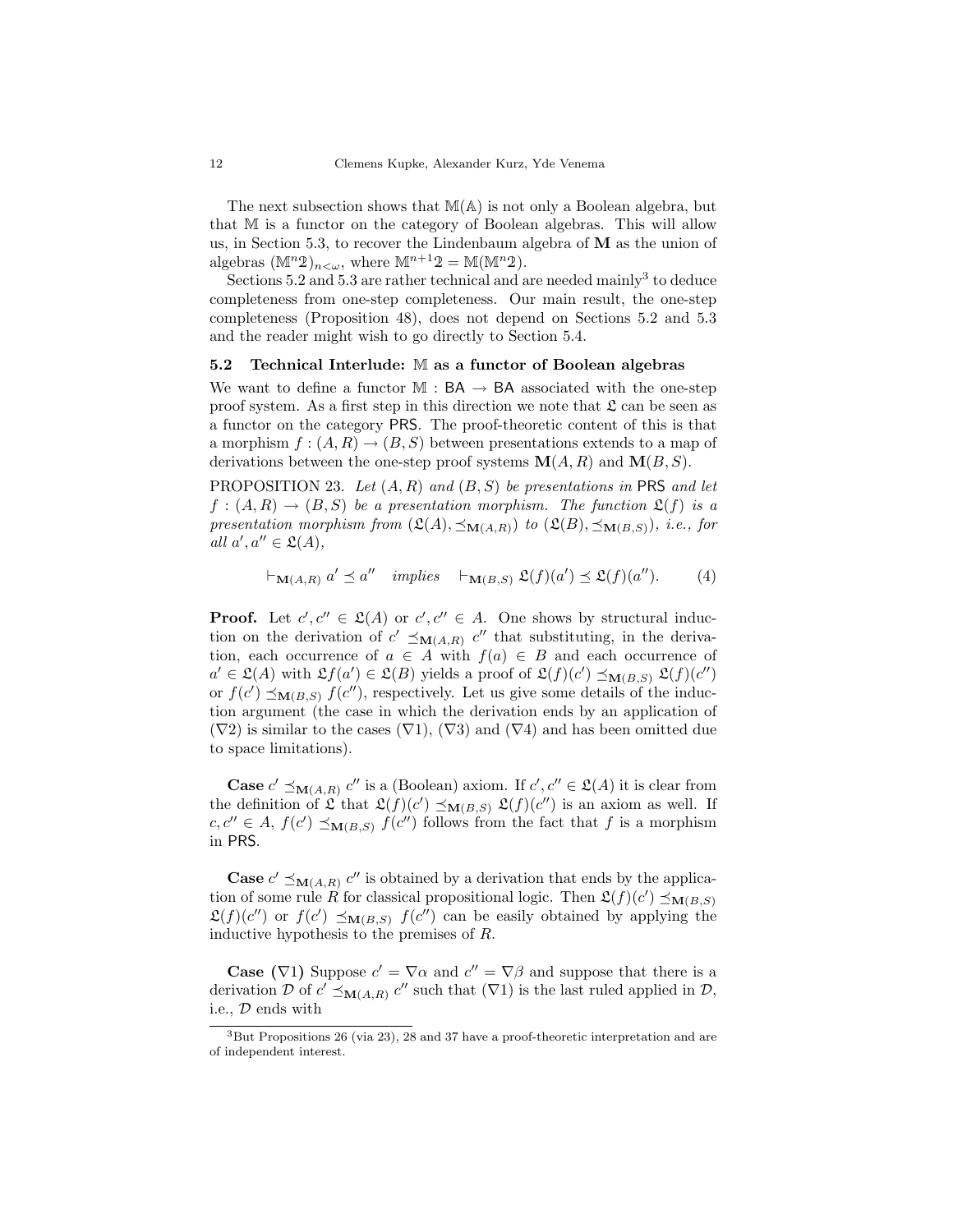Completeness of the finitary Moss logic 13

$$
\frac{\{b_1 \le b_2 \mid (b_1, b_2) \in Z\}}{\nabla \alpha \preceq \nabla \beta} (\alpha, \beta) \in \overline{Z}
$$

Because f is a Boolean homomorphism we get  $f(b_1) \le f(b_2)$  for all  $(b_1, b_2) \in$ Z. Moreover one can easily calculate that  $(\nabla (Tf)(\alpha), \nabla (Tf)(\beta)) \in \overline{Z}$ with  $Z' := \{ (f(b_1), f(b_2)) \mid (b_1, b_2) \in Z \}.$  Therefore we can apply rule  $(\nabla 1)$  again: from the premisses  $\{a_1 \le a_2 \mid (a_1, a_2) \in Z'\}$  we obtain  $\mathfrak{L}(f)(\nabla \alpha) = \nabla(Tf)(\alpha) \preceq_{\mathbf{M}(B,S)} \nabla(Tf)(\beta) = \mathfrak{L}(f)(\nabla \beta)$  as required.

**Case** ( $\nabla$ 3) Suppose  $b' = \nabla(T \vee)(\Phi)$  and suppose that there is a derivation D of  $\nabla(T\bigvee)(\Phi) \preceq_{\mathbf{M}(A,R)} b''$  that ends with the following rule:

$$
\frac{\{\nabla \alpha \preceq b'' \mid \alpha \overline{\in} \Phi\}}{\nabla (T \bigvee)(\Phi) \preceq b''}
$$

By the inductive hypothesis we have

$$
\nabla(Tf)(\alpha) \preceq_{\mathbf{M}(B,S)} \mathfrak{L}(f)(b'') \quad \text{for all} \quad \alpha \overline{\in} \Phi.
$$
 (5)

Furthermore we get

$$
\mathfrak{L}(f) \left( \nabla (T \bigvee)(\Phi) \right) \stackrel{\text{by Def.}}{=} \nabla (Tf) ((T \bigvee)(\Phi)) \tag{6}
$$

$$
\stackrel{f \text{ is hom.}}{=} \nabla(T \bigvee) \left( (T \mathcal{P} f)(\Phi) \right). \tag{7}
$$

Moreover the following chain of equivalences holds:

$$
\alpha' \overline{\in} (T \mathcal{P} f)(\Phi) \quad \text{iff} \quad (\alpha', \Phi) \in (\overline{\in} \circ \overline{\text{Gr}(\mathcal{P} f)^{\sim}}) = \overline{\text{Gr}(f)^{\circ} \circ \in}
$$
\n
$$
\text{iff} \quad \alpha' = (Tf)(\alpha) \text{ for some } \alpha \overline{\in} \Phi
$$

The latter equivalence together with (5) yields  $\nabla \alpha' \preceq_{\mathbf{M}(B,S)} \mathfrak{L}(f)(b'')$  for all  $\alpha' \in (T \mathcal{P} f)(\Phi)$ . By applying rule  $(\nabla 3)$  we obtain

$$
\mathfrak{L}(f)\left(\nabla(T\bigvee)(\Phi)\right) \stackrel{(7)}{=} \nabla(T\bigvee)\left((T\mathcal{P}f)(\Phi)\right) \preceq_{\mathbf{M}(B,S)} \mathfrak{L}(f)(b'')
$$

as required.

**Case**( $\nabla$ 4) Consider now the case that  $b'' = \nabla \alpha$  and that there is a derivation  $\mathcal D$  of  $b' \leq_{\mathbf M(A,R)} \nabla \alpha$  that ends as follows:

$$
\frac{\{b' \land \nabla \alpha' \preceq \bot \mid \alpha' \in T_{\omega}(\phi), \alpha' \neq \alpha\}}{b' \preceq \nabla \alpha} \qquad \top \preceq \bigvee \phi
$$

Again we can inductively assume that

$$
\mathfrak{L}(f)(b') \wedge \nabla(Tf)(\alpha') \preceq \bot \quad \text{for all } \alpha' \in T_{\omega}(\phi) \text{ s.t. } \alpha' \neq \alpha. \tag{8}
$$

Let us put  $\psi := f[\phi]$ . Then by the fact that f is a homomorphism of Boolean algebras we get  $\top \leq \bigvee \psi$ . It is clear that for all  $\beta' \in T_{\omega}(\psi)$  such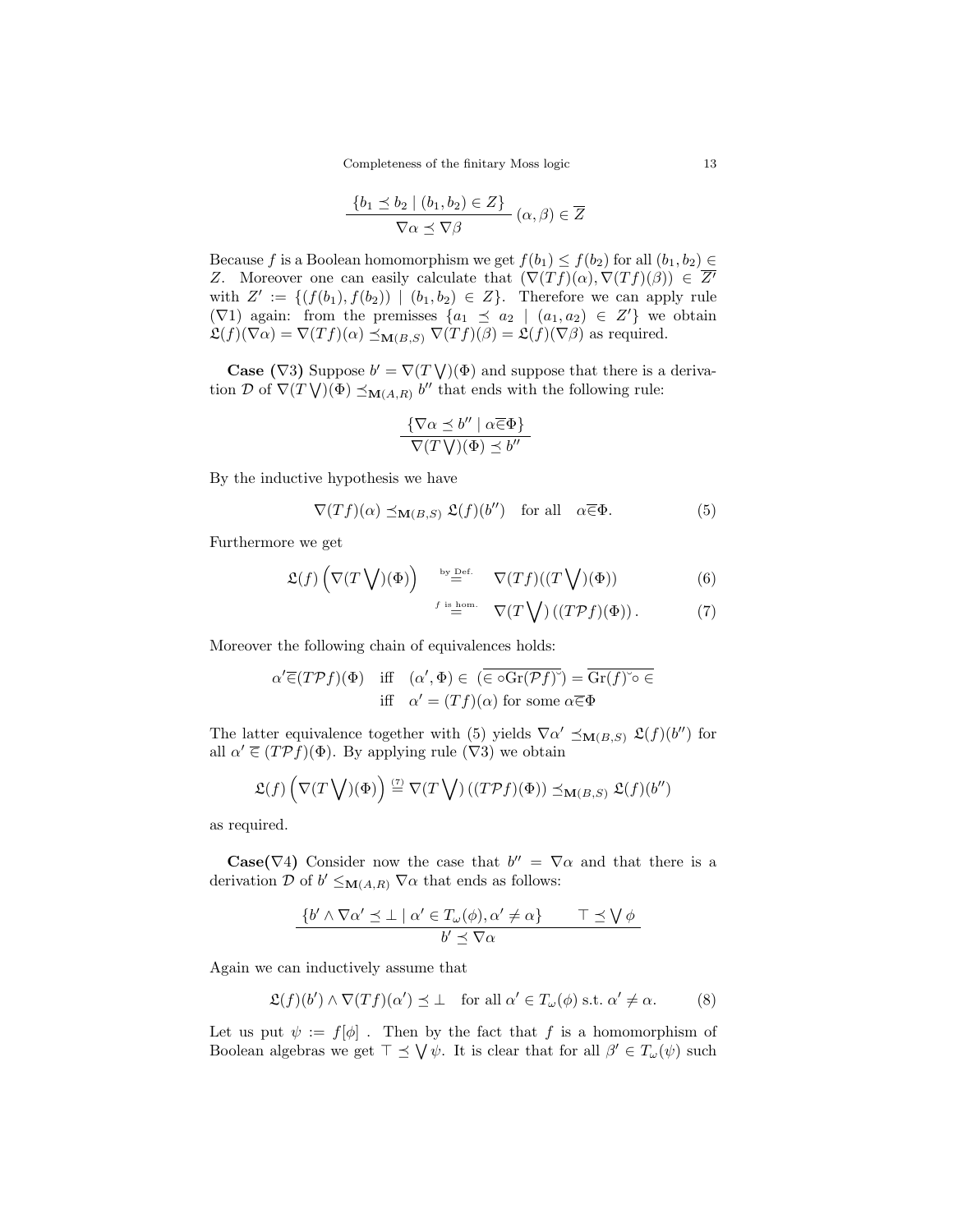that  $\beta' \neq Tf(\alpha)$  there is an  $\alpha' \neq \alpha$  such that  $Tf(\alpha') = \beta'$ . Together with (8) this implies that  $\mathfrak{L}(f)(b') \wedge \nabla \beta' \preceq \bot$  for all  $\beta' \in T_{\omega}(\psi)$  such that  $(Tf)(\alpha) \neq$ β'. Now we can apply rule ( $\nabla$ 4) which yields  $\mathfrak{L}(f)(b') \preceq \nabla(Tf)(\alpha)$ . This is what we had to show, because  $\mathfrak{L}(f)(\nabla \alpha) = \nabla(Tf)(\alpha)$ .

As a consequence, one obtains that the value of M does not depend on a choice of presentation.

PROPOSITION 24. If  $(X, R)$  and  $(X', R')$  generate isomorphic Boolean algebras, then  $M(X, R) \cong M(X', R')$ .

**Proof.** Clearly it suffices to prove that  $M(X, R) \cong M(B, \leq),$  where  $(B, \leq)$ is the standard presentation of  $\mathbb{B} := BA\langle X,R\rangle$ . Recall that B consists of equivalence classes of the set  $\mathcal{L}_0(X)$ , let  $f : \mathcal{L}_0(X) \to B$  be the quotient map, and let  $m : B \to \mathcal{L}_0(X)$  be a function such that  $f \circ m = id_B$ . Then it is clear that f and m are presentation morphisms between  $(X, R)$  and  $(B, \leq)$ . Then by Proposition 23 also  $\mathfrak{L}(f)$  and  $\mathfrak{L}(m)$  are presentation morphisms and  $[\mathfrak{L}(f)]$  is an surjective BA-homomorphism from  $\mathbb{M}(X,R)$  to  $\mathbb{M}(B \leq)$ . In order to prove the claim we show that  $[\mathfrak{L}(f)]$  is also injective. Note first that for all  $x \in X$  we have  $m(f(x)) \equiv_R x$ . Using axiom  $(\nabla 1)$  it can be shown that this implies  $\mathfrak{L}(m)(\mathfrak{L}(f)(\nabla\alpha)) \equiv \nabla\alpha$  for all  $\nabla\alpha \in \mathfrak{L}(X)$  which can be inductively extended to  $\mathfrak{L}(m)(\mathfrak{L}(f)(a)) \equiv a$  for all  $a \in \mathfrak{L}(X)$ . But then for all  $a, a' \in \mathfrak{L}(A)$  such that  $\mathfrak{L}(f)(a) \equiv \mathfrak{L}(f)(a')$  we have

$$
a \equiv \mathfrak{L}(m)(\mathfrak{L}(f)(a)) \equiv \mathfrak{L}(m)(\mathfrak{L}(f)(a')) \equiv a',
$$

which implies that  $[\mathfrak{L}(f)]$  has to be injective as required.

Recall that, given a Boolean algebra  $\mathbb A$  with standard presentation  $(A, \leq),$ we let MA denote the Boolean algebra  $M(A, \leq)$  (Definition 22). M is thus an operation on the class of Boolean algebras. We will now see that in fact it is (or can be extended to) a functor on the category of Boolean algebras. DEFINITION 25. The quotient map from  $\mathfrak{L}(U\mathbb{A})$  to  $\mathbb{M}\mathbb{A} = (\mathfrak{L}(U\mathbb{A})/\equiv_{\mathbf{M}(\mathbb{A})})$ will be denoted by  $q_A$ .

Another consequence of Proposition 23 is:

PROPOSITION 26. M is a functor on the category of Boolean algebras.

**Proof.** Let  $f : A \to \mathbb{B}$  be a Boolean homomorphism and let A and B denote the underlying sets of  $\mathbb A$  and  $\mathbb B$ , respectively. Obviously any homomorphism  $f: \mathbb{A} \to \mathbb{B}$  is a presentation morphism from  $(A, \leq)$  to  $(B, \leq)$  where  $(A, \leq)$ and  $(B, \leq)$  denote the standard presentations of A and B. So by Proposition 23,  $\mathfrak{L}(f) : (\mathfrak{L}(A), \preceq_{\mathbf{M}(A,\leq)}) \to (\mathfrak{L}(B), \preceq_{\mathbf{M}(B,\leq)})$  is also a presentation morphism and we can define a Boolean homomorphism  $\mathbb{M} f : \mathbb{M} \mathbb{A} \to \mathbb{M} \mathbb{B}$ by putting  $\mathbb{M} f := [\mathfrak{L}(f)]$ . It is easy to see that this M satisfies the usual functor conditions, i.e., that  $\mathbb{M}(\mathrm{id}) = \mathrm{id}$  and  $\mathbb{M}(f \circ g) = \mathbb{M}f \circ \mathbb{M}g$ .

REMARK 27. Wrt Remark 12, we note that M is a quotient  $\mathbb{L} \to \mathbb{M}$ .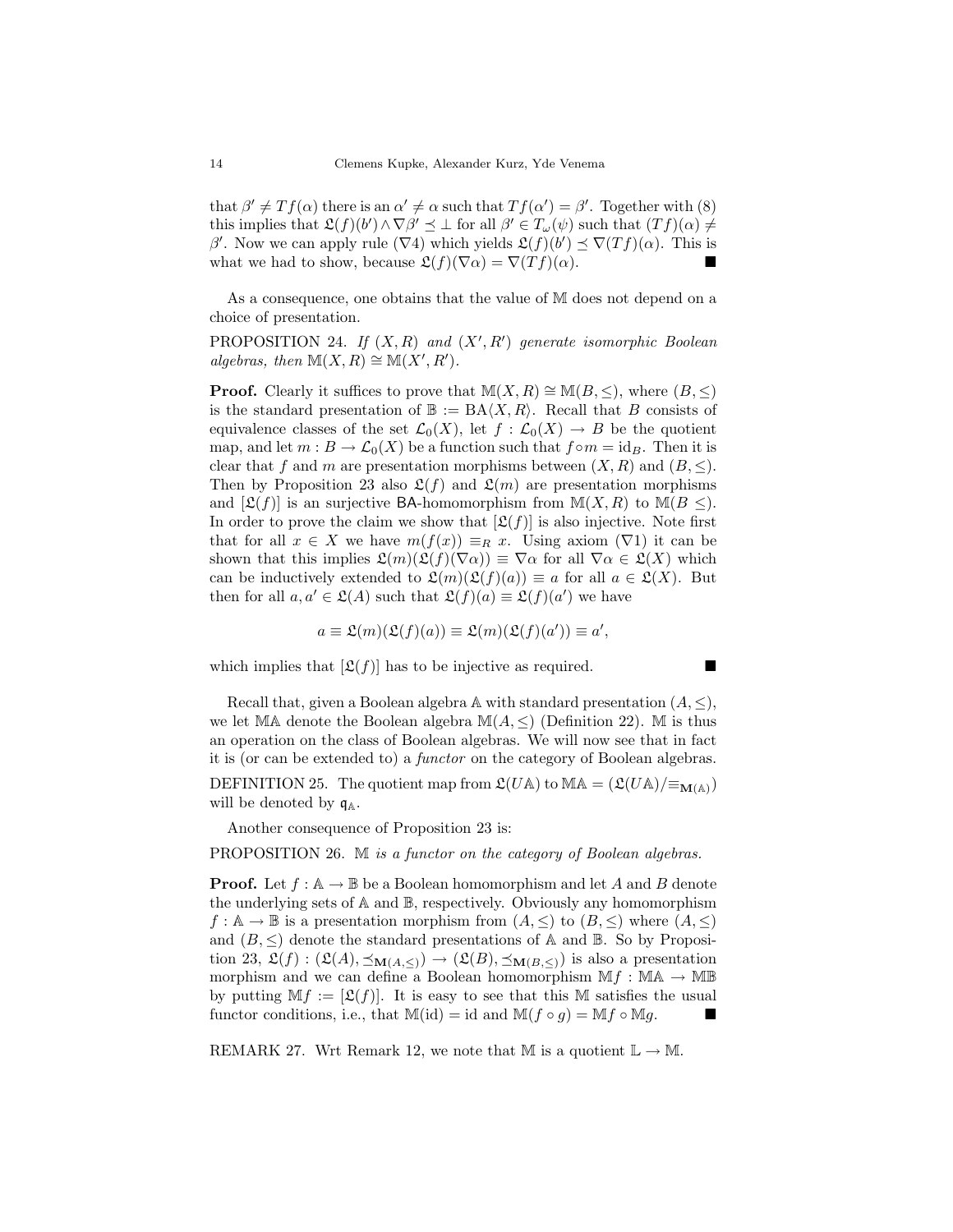It turns out that M has some nice properties, which will be of use later on. In particular, we will show that M is *finitary* (or  $\omega$ -accessible) which means, proof-theoretically, that for any Boolean algebra A, a derivation of  $\vdash_{\mathbb{M}(\mathbb{A})} a_1 \preceq a_2$  can be carried out in a *finite* subalgebra of A. A fairly easy consequence of this is the second useful property given below, namely, that M preserves embeddings.

#### PROPOSITION 28. M is a finitary functor that preserves embeddings.

**Proof.** Fix a Boolean algebra A with carrier set  $A := U \mathbb{A}$ . Given two elements  $a_1, a_2 \in \mathfrak{L}(A)$ , consider the collection of elements of A that occur as subformulas of  $a_1$  and  $a_2$ . It follows from our earlier remarks on subformulas that this is a *finite* set, which then generates a finite subalgebra  $A'$  of  $A$ . By definition we have  $a_1, a_2 \in \mathfrak{L}(A')$ .

We claim

$$
\vdash_{\mathbf{M}(\mathbb{A})} a_1 \preceq a_2 \text{ iff } \vdash_{\mathbf{M}(\mathbb{A}')} a_1 \preceq a_2. \tag{9}
$$

The interesting direction of (9) is from left to right. The key observation here is that from the fact that  $A'$  is a finite subalgebra of  $A$ , we may infer the existence of a *surjective* homomorphism  $f : A \to A'$  such that  $f(a') = a'$ for all  $a' \in A'$ . (In other words, A' is a *retract* of A.) There are various ways to prove this statement; here we refer to Sikorski's theorem that complete Boolean algebras are injective [25]. But if  $f$  is a homomorphism, by Proposition 23 it follows from  $\vdash_{\mathbf{M}(\mathbb{A})} a_1 \preceq a_2$  that  $\vdash_{\mathbf{M}(\mathbb{A}')} \mathfrak{L}(f)(a_1) \preceq \mathfrak{L}(f)(a_2)$ . Since  $a_1, a_2 \in \mathfrak{L}(A')$  and f restricts to the identity on  $A'$ , we may conclude that  $\mathfrak{L}(f)(a_i) = a_i$ , for both  $i = 1, 2$ . Thus, indeed,  $\vdash_{\mathbf{M}(\mathbb{A}')} a_1 \preceq a_2$ . Using the fact that every BA is the directed colimit (union) of finite Boolean algebras, the finitariness of M follows by a standard argument.

For the second part of the proof, let  $e : A \to \mathbb{B}$  be an embedding. Without loss of generality we will assume that  $e$  is actually the inclusion (that is, A is a subalgebra of  $\mathbb{B}$ ). In order to prove that  $\mathbb{M}e : \mathbb{M}\mathbb{A} \to \mathbb{M}\mathbb{B}$  is also injective, it suffices to prove the following, for all  $a_1, a_2 \in A$ :

$$
\vdash_{\mathbf{M}(\mathbb{B})} a_1 \preceq a_2 \text{ implies } \vdash_{\mathbf{M}(\mathbb{A})} a_1 \preceq a_2. \tag{10}
$$

But the proof of (10) simply follows from two applications of (9).

As a straightforward corollary of Proposition 28, we obtain the existence of an initial M-algebra. Furthermore, this initial algebra is obtained as the union of the initial M-sequence to be defined now.

DEFINITION 29. We define  $j_0 : 2 \rightarrow M2$  to be the unique embedding of the two-element Boolean algebra 2 into M2, and inductively we define  $j_{n+1}: \mathbb{M}^n \mathfrak{D} \to \mathbb{M}(\mathbb{M}^n \mathfrak{D})$  to be  $\mathbb{M} j_n$ . Let M be the colimit of the sequence  $(\mathbb{M}^n 2)_{n<\omega}.$ 

We take the liberty to consider  $\mathcal M$  as an M-algebra, a Boolean algebra, or a set, depending on the context. Since M is finitary (Proposition 28), we have the following.

COROLLARY 30. M is the initial M-algebra.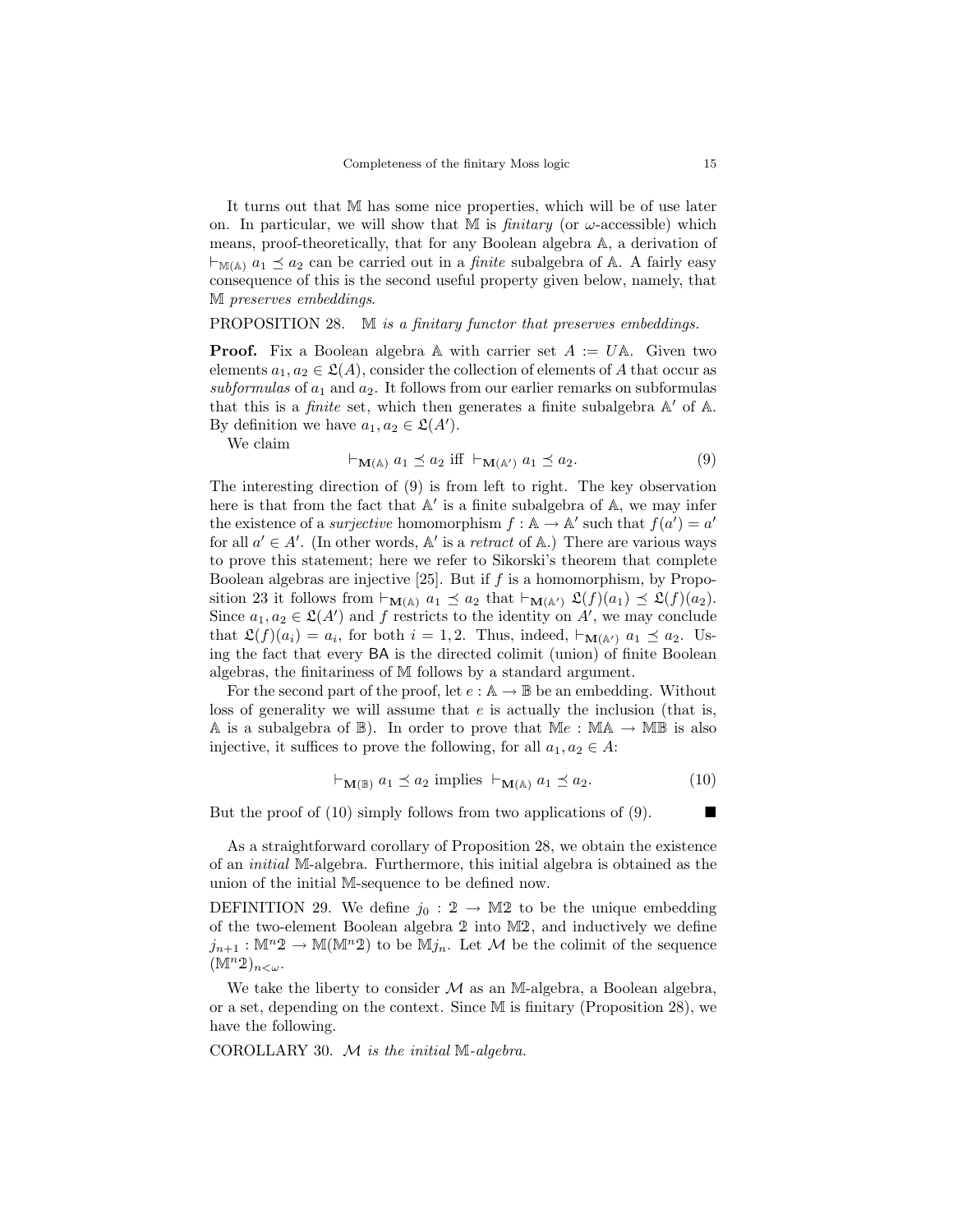Because M preserves embeddings, all maps in the initial sequence  $(\mathbb{M}^n 2)_{n \leq \omega}$ are injective. This means that we can consider the initial M-algebra as a union of its approximants  $\mathbb{M}^n 2$ .

#### 5.3 Technical Interlude: Stratification of the Moss logic

As we will see now, the one-step version of  **allows for a layer-wise con**struction of the (inter)derivability relation between formulas.

DEFINITION 31. For each n, we define relations  $\leq_n$  and  $\equiv_n$  on  $\mathcal{L}_n$ . For  $n = 0$ , we simply let  $\leq_0$  on the set  $\mathcal{L}_0$  of all closed Boolean formulas denote derivability (in Boolean logic). Inductively, we define  $\leq_{n+1}$  as derivability in the one-step proof system  $\mathbf{M}(\mathcal{L}_n, \leq_n)$ . Finally,  $a \equiv_n b \Leftrightarrow (a \leq_n)$ b and  $a \leq_n b$ .

The following proposition reveals the crucial role of M in this stratification. Its proof proceeds via a straightforward inductive argument, of which the inductive step is an immediate consequence of Proposition 24.

PROPOSITION 32. For all  $n, \mathcal{L}_n/\equiv_n \cong \mathbb{M}^n2$ .

DEFINITION 33. For every  $n \in \omega$  we let  $\mathfrak{q}_n$  be the quotient map from  $\mathcal{L}_n$ onto  $U\mathbb{M}^n2 \cong \mathcal{L}_n/\equiv_n$ . Furthermore we let  $i_0 : \mathcal{L}_0 \to \mathcal{L}_1$  be the obvious embedding, and inductively we define  $i_{n+1} = \mathfrak{L}(i_n)$ .

PROPOSITION 34. We have  $\mathcal{L}_n = \mathfrak{L}^n(\mathcal{L}_0)$  and for all  $n \in \omega$  the map  $i_n$ is the inclusion of  $\mathcal{L}_n$  into  $\mathcal{L}_{n+1}$ .

Due to lack of space we omit the simple induction argument. The next proposition establishes a connection between the embeddings  $j_n : \mathbb{M}^n 2 \to$  $\mathbb{M}^{n+1}$ 2 and the inclusions  $i_n : \mathcal{L}_n \to \mathcal{L}_{n+1}$ . The proof is based on the following lemma. (i) is proved using  $(\nabla 1)$  and (ii) follows from Proposition 26.

LEMMA 35. For all  $n < \omega$ , we have (i)  $\mathfrak{q}_{n+1} = \mathfrak{q}_{\mathbb{M}^n,2} \circ \mathfrak{L}(\mathfrak{q}_n)$  and (ii)  $U j_n \circ \mathfrak{q}_{\mathbb{M}^{n-1}2} = \mathfrak{q}_{\mathbb{M}^n2} \circ \mathfrak{L}(U j_{n-1})$ :

$$
\mathfrak{L}(\mathcal{L}_n) \xrightarrow{\mathfrak{q}_{n+1}} U \mathbb{M}^{n+1} 2 \qquad \mathfrak{L}(U \mathbb{M}^{n-1} 2) \xrightarrow{\mathfrak{L}(U \mathbb{M}^{n-1} 2)} \mathfrak{L}(U \mathbb{M}^{n} 2)
$$
  
\n
$$
\mathfrak{L}(\mathfrak{q}_n) \xrightarrow{\mathfrak{q}_{\mathbb{M}^{n}}}
$$
\n
$$
\mathfrak{L}(U \mathbb{M}^{n} 2) \qquad \qquad U \mathbb{M}^{n} 2 \xrightarrow{U \mathbb{M}^{n}} U \mathbb{M}(\mathbb{M}^{n} 2)
$$

PROPOSITION 36. For all  $n \in \omega$  we have  $Uj_n \circ \mathfrak{q}_n = \mathfrak{q}_{n+1} \circ i_n$ :



**Proof.** The case  $n = 0$  can be easily checked. Consider now  $n = m + 1$  and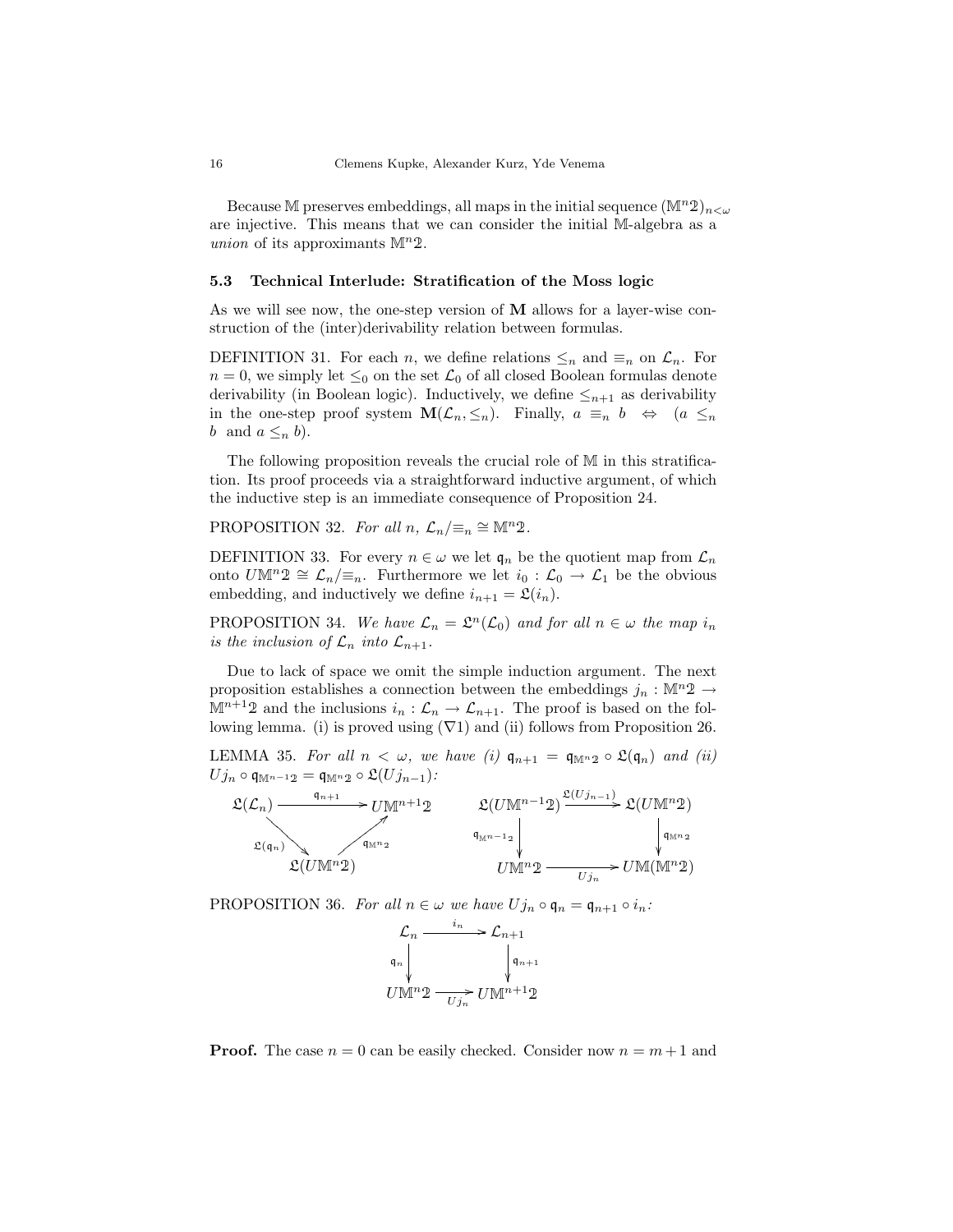some  $\nabla \alpha \in \mathcal{L}_{m+1} = \mathfrak{L}^m(\mathcal{L}_0)$ . Then

$$
j_{m+1}(\mathfrak{q}_{m+1}(\nabla\alpha)) = \sum_{\substack{\underline{\mathfrak{m}} \\ \underline{\mathfrak{m}}} \\ 0}^{\underline{\mathfrak{m}} + 1} \left( \mathfrak{q}_{\mathbb{M}^{m} 2}(\mathfrak{L}(\mathfrak{q}_{m})(\nabla\alpha)) \right) \\ = \mathfrak{q}_{\mathbb{M}^{m+1} 2}(\mathfrak{L}(j_m)(\mathfrak{L}(\mathfrak{q}_m)(\nabla\alpha)) \\ = \mathfrak{q}_{\mathbb{M}^{m+1} 2}(\mathfrak{L}(j_m \circ \mathfrak{q}_m)(\nabla\alpha)) \\ \stackrel{\underline{\mathfrak{m}}}{} = \mathfrak{q}_{\mathbb{M}^{m+1} 2}(\mathfrak{L}(\mathfrak{q}_{m+1} \circ i_m)(\nabla\alpha)) \\ \stackrel{\underline{\mathfrak{m}}}{} = (\mathfrak{q}_{m+2} \circ i_{m+1})(\nabla\alpha)
$$

The following proposition is crucial. It shows that if we have  $\vdash_M a \preceq b$ for formulas  $a, b$  of depth  $n$ , there always is a derivation that does not employ formulas of depth greater than  $n$ . This is typical for axiomatisations where each variable is under the scope of precisely one modal operator. The situation here is slightly more complicated than usual since our rules allow infinite sets of premises.

PROPOSITION 37. Let a and b be formulas. Then

- 1. If  $a, b \in \mathcal{L}_n$ , and  $a \leq_m b$  for some  $m > n$ , then  $a \leq_n b$ .
- 2. If  $a, b \in \mathcal{L}_n$ , then  $\vdash_{\mathbf{M}} a \preceq b$  iff  $a \leq_n b$ .

**Proof.** For Part 1 of the proposition, it suffices to confine attention to the case where  $m = n + 1$ , which is a consequence of Proposition 36 and the fact that the injective BA-morphism  $j_n$  reflects the order.

Part 2 of the proposition is proved by induction on the complexity of derivations in M. Here we discuss a sample case of the inductive step, namely, where the last applied rule was  $(\nabla 4)$ :

$$
\frac{\{a \wedge \nabla \alpha' \preceq \bot \mid \alpha' \in T_{\omega}(\phi), \alpha' \neq \alpha\}}{a \preceq \nabla \alpha} \qquad \qquad \top \preceq \bigvee \phi
$$

Inductively, there is some natural number k such that  $\top \leq_k \phi$ . Let  $m :=$  $\max \{d(b) \mid b \in \phi \cup \{a\}\},\$  where  $d(b)$  denotes the depth of the formula b. Then clearly m is (well-defined as) a finite natural number since  $\phi$  is a finite set by assumption. Then  $\phi \subseteq \mathcal{L}_m$ , and so  $\nabla \beta \in \mathcal{L}_{m+1}$  for all  $\beta \in T_\omega \phi$ . Since also  $a \in \mathcal{L}_m$ , by the first part of the proposition we obtain  $a \wedge \nabla \alpha' \leq_{m+1} \Delta$ for all  $\alpha' \in T_{\omega}(\phi) \setminus {\alpha}$ . Thus, with  $p = \max\{m + 1, k\}$ , we see that all premisses of the final rule are p-derivable. But then the conclusion is  $p+1$ -derivable, and then, by part 1, *n*-derivable (where we assumed that  $a, \nabla \alpha \in \mathcal{L}_n$ ).

The next proposition shows that M is the Lindenbaum algebra of  $\mathcal L$ modulo the proof system M. To see this, recall from Proposition 5 that  $(\mathcal{L}, \neg, \wedge, \vee, \nabla)$  is the initial algebra for the functor  $M = Id + Id \times Id + Id \times$  $Id + T_{\omega}$ . Since M can also be seen as an algebra of this kind, it follows from initiality of L that there is a unique quotient  $\mathfrak{q}: \mathcal{L} \to \mathcal{M}$ . The next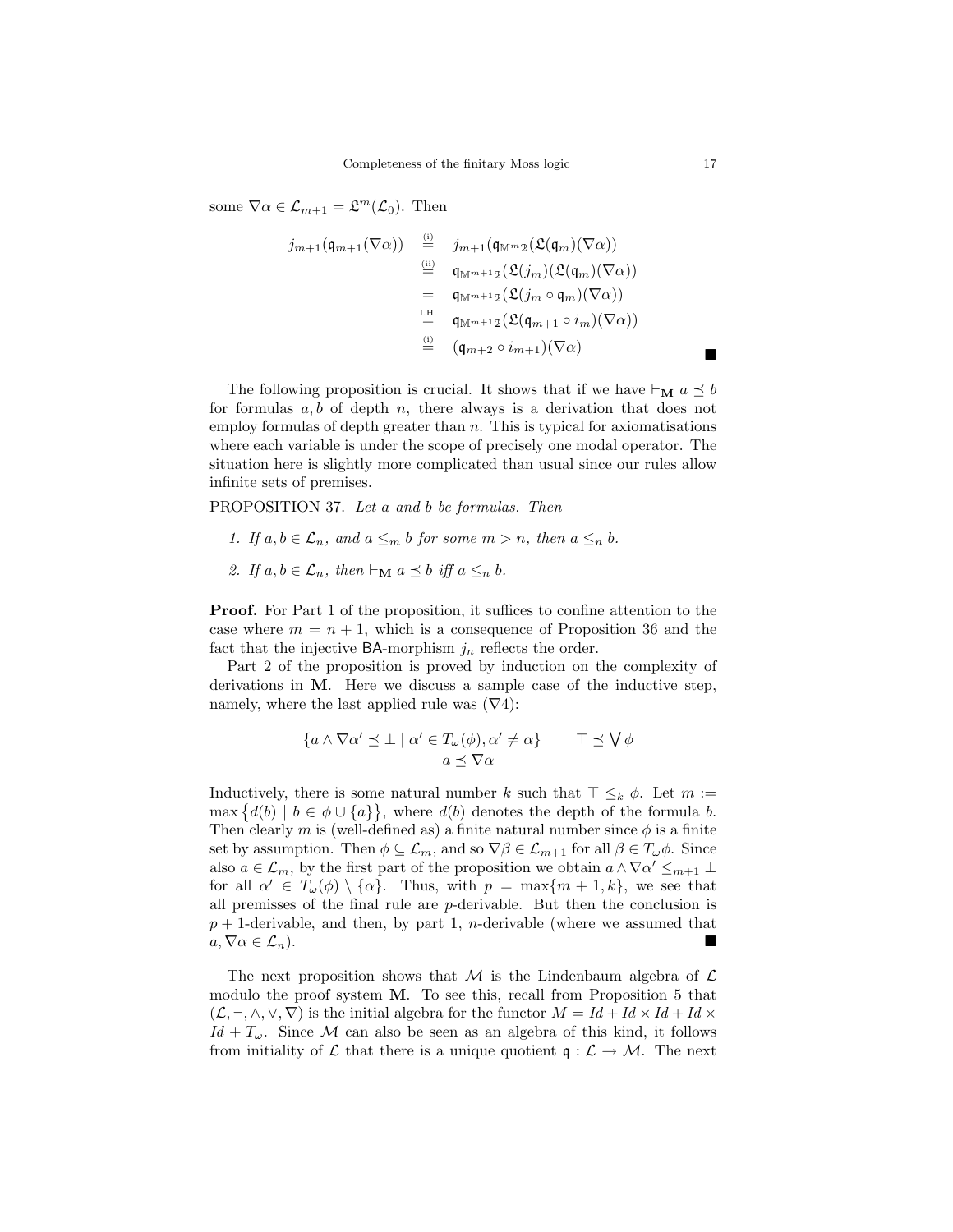proposition states that the kernel of  $\mathfrak q$  is the interderivability relation  $\equiv$ according to the proof system M.

LEMMA 38. The quotient maps  $\mathfrak{q}_n : \mathcal{L}_n \to U \mathbb{M}^n$  are the restrictions of  $\mathfrak{q}: \mathcal{L} \to \mathcal{M}$ . More precisely denote by  $k_n : M^n \mathfrak{D} \to \mathcal{M}$  the embeddings of the initial sequence of M and by  $l_n : \mathcal{L}_n \to \mathcal{L}$  the inclusions. Then the claim is that  $q \circ l_n = k_n \circ q_n$ .

**Proof.** To prove this we need to observe that, by definition,  $q: \mathcal{L} \to \mathcal{M}$  is the unique map for which  $\mathfrak{q} \circ l_n = f_n$ , where the  $f_n : \mathcal{L}_n \to \mathcal{M}$  are given inductively by  $f_{n+1} = \mu \circ \mathfrak{q}_M \circ \mathfrak{L}(\tilde{f}_n)$  and  $\mu : \mathbb{M} \mathcal{M} \to \mathcal{M}$  is the structure map of the M-algebra  $M$ . We then proceed to show by induction that  $k_n \circ \mathfrak{q}_n = f_n$ . Indeed,  $f_{n+1} = \mu \circ \mathfrak{q}_M \circ \mathfrak{L}(f_n) \stackrel{\text{indhyp}}{=} \mu \circ \mathfrak{q}_M \circ \mathfrak{L}(k_n) \circ \mathfrak{L} \mathfrak{q}_n =$  $\mu \circ \mathbb{M} k_n \circ \mathfrak{q}_{\mathbb{M}^n} \circ \mathfrak{L} \mathfrak{q}_n = k_{n+1} \circ \mathfrak{q}_{n+1} \circ \mathfrak{q}_{n+1}$ . where the third equation holds by definition of  $Mk_n = [\mathfrak{L}(k_n)]$  and the last equation is an instance of Lemma 35(i).

## PROPOSITION 39. The kernel of the quotient map  $\mathfrak{q}: \mathcal{L} \to \mathcal{M}$  is  $\equiv$ .

**Proof.** Recall that  $M$  can be seen as the union of the initial sequence  $(\mathbb{M}^n 2)_{n<\omega}$ , that  $\mathcal{L}=\bigcup \mathcal{L}_n$ , and that the maps  $\mathfrak{q}_n:\mathcal{L}_n\to \mathbb{M}^n 2$  map formulas to their equivalence classes. By Lemma 38, each  $\mathfrak{q}_n$  is the restriction of  $\mathfrak{q}: \mathcal{L} \to \mathcal{M}$  to  $\mathcal{L}_n \to \mathbb{M}^n$ . Then,  $\mathfrak{q}(a) = \mathfrak{q}(b)$  iff there is an n such that  $\mathfrak{q}_n(a) = \mathfrak{q}_n(b)$ . This, in turn, is equivalent to  $a \equiv_n b$  (by Definition 33) and then to  $a \equiv b$  by Proposition 37.

#### 5.4 Semantics of M and Moss algebras

Let us first summarise the two preceding sections in the following diagram:

|       | ιO | $\lambda$<br>50 | $\cdots$ |  |
|-------|----|-----------------|----------|--|
| $q_0$ |    | $q_2$           |          |  |
| ጣ     | Jυ | JI<br>$\Omega$  | $\cdots$ |  |

 $\mathcal L$  is the union of the  $\mathcal L_n$ . M is a functor on BA, 2 is the initial BA and  $\mathcal M$  is the colimit of the sequence  $\mathbb M^n$ 2. Since M preserves injections and is finitary,  $M$  is the initial M-algebra and can be considered to be the union of the M<sup>n</sup>2. q is the quotient of  $\mathcal L$  wrt interderivability  $\equiv$  and the  $\mathfrak q_n$  are the restrictions of q.

Thus, up to interderivability, we can work with M and  $\mathcal M$  instead of  $\mathcal L$ . In this section, we define the semantics of the logic directly in terms of M and show that it agrees with the previously given one.

The relationship between  $\mathbb M$  and  $T$  is provided by a natural transformation  $\delta : \mathbb{MP} \to \mathbb{P}T$ . For the definition of  $\delta$ , recall the natural transformation  $\rho$  from Definition 9.

DEFINITION 40. Given a set S, define the map  $\tilde{\rho}$  :  $\mathfrak{L}(PS) \to PTS$  as follows. For  $\alpha \in T_{\omega}PS$ , we let  $\tilde{\rho}(\nabla \alpha) = \rho(\alpha)$  and then extend it freely to Boolean terms.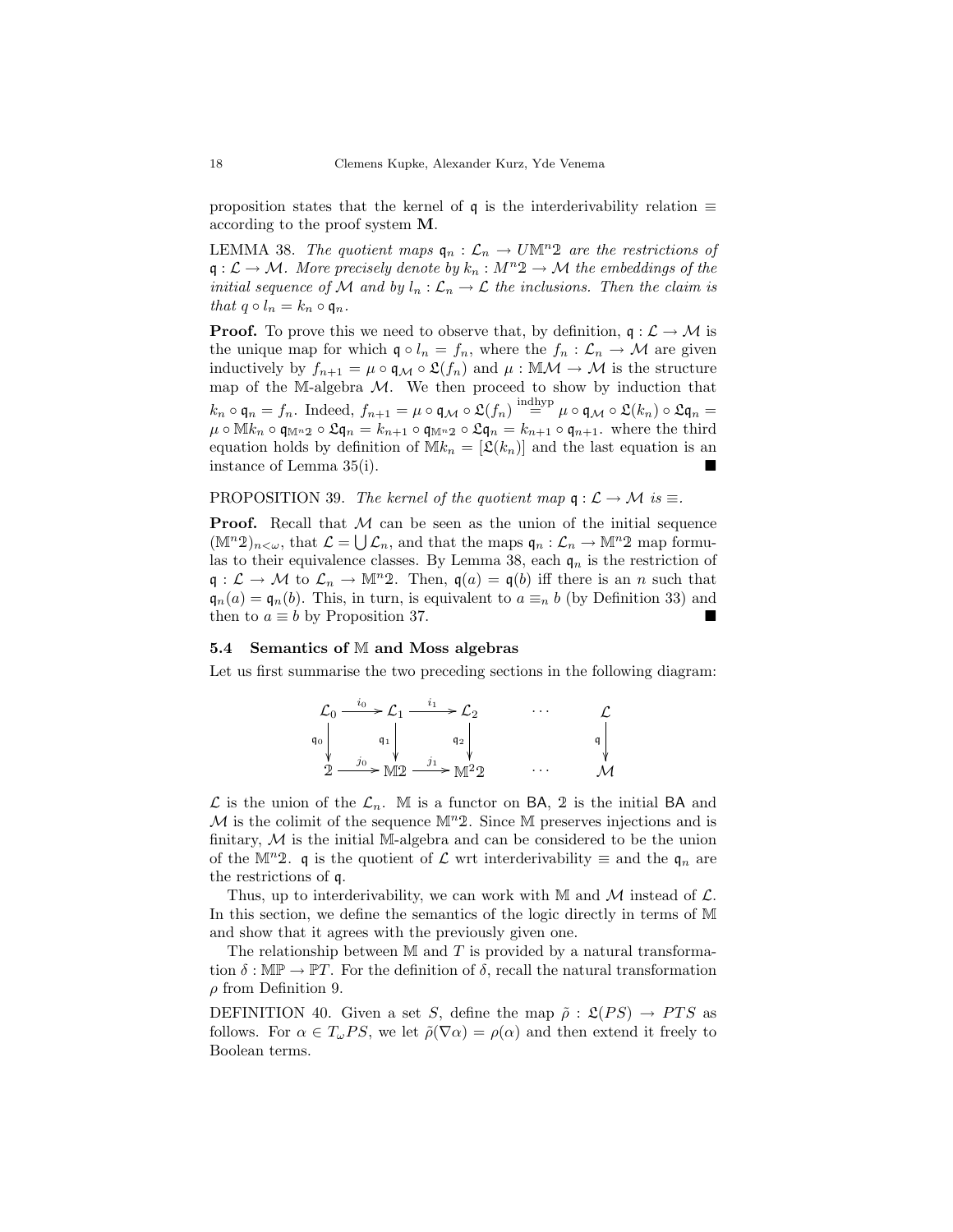The soundness of the one-step proof system is enshrined in the next proposition. The proof is essentially the same as that of the soundness direction in Theorem 16.

PROPOSITION 41.  $a_1 \equiv_{\mathbf{M}(\mathbb{P}X)} a_2$  implies  $\tilde{\rho}(a_1) = \tilde{\rho}(a_2)$ , for  $a_i \in \mathfrak{L}(PX)$ .

By Proposition 41, the following is well-defined.

DEFINITION 42. Given a set X, let  $\delta_X : \mathfrak{L}(PX)/\equiv_{\mathbf{M}(\mathbb{P}X)} \rightarrow PTX$  be the map given by  $\tilde{\rho}_X = \delta_X \circ \mathfrak{q}_{\mathbb{P}(X)}$ .

PROPOSITION 43. The collection of maps given by Definition 42 form a natural transformation  $\delta : \mathbb{MP} \to \mathbb{P}T$ .

**Proof.** We need to show that for each  $X$ ,  $\delta_X$  is a (Boolean) homomorphism, and that  $\delta$  is natural. Both proofs are straightforward.

REMARK 44. Continuing from Remark 27,  $\delta$  is given by factoring  $\gamma : \mathbb{LP} \to$  $\mathbb{P}T$  (Remark 6) through  $\mathbb{LP} \to \mathbb{MP}$ .

The natural transformation  $\delta$  allows us to associate with a coalgebra  $(S, \sigma)$  its 'complex M-algebra'  $\mathbb{P}\sigma \circ \delta_S : \mathbb{M} \mathbb{P} S \to \mathbb{P} S$ . Recall that M denotes the initial M-algebra. For each coalgebra  $(S, \sigma)$ , initiality of M gives us a map

$$
\left[\!\left[\cdot\right]\!\right] : \mathcal{M} \to \mathbb{P}S \tag{11}
$$

interpreting elements of  $\mathcal M$  as propositions on  $S$ . Note that this map is an arrow in the category of Boolean algebras.

The next proposition ensures that the coalgebraic semantics of  $\mathcal M$  (see  $(11)$  and of  $\mathcal L$  (Definition 7) agree.

PROPOSITION 45. Denote by  $q : \mathcal{L} \to \mathcal{M}$  the quotient map. Given a coalgebra  $(S, \sigma)$  and  $a \in \mathcal{L}$ , we have  $s \Vdash a$  iff  $s \in [\![\mathfrak{q}(a)]\!]$ .

**Proof.** The semantic map  $\mu : \mathcal{L} \to \mathcal{P}S$  can be written as  $\mu = f \circ \mathfrak{q}$  for some  $f : \mathcal{M} \to \mathcal{P}S$  by putting  $f(\mathfrak{q}(a)) := \mu(a)$ . The function f is welldefined because of soundness of our logic: if  $q(a) = q(a')$  then  $a \equiv a'$  by Proposition 39 and therefore by soundness we get  $\mu(a) = \mu(a')$ . Using Lemma 11 it is not difficult to see that  $f$  is in fact an M-algebra morphism from the initial M-algebra M to the M-algebra  $(\mathbb{P}S, \mathbb{P}\sigma \circ \delta_S)$ . Therefore by initiality we get  $f = \llbracket \cdot \rrbracket$  and thus  $\mu(a) = \llbracket \mathfrak{q}(a) \rrbracket$ .

REMARK 46. We have now finished the functorial presentation of Moss' logic. A central role play the Moss algebras, that is, the algebras for the functor M. In the case of  $T = \mathcal{P}$ , the category of Moss algebras is isomorphic to the category of Boolean algebras with operators. (11) corresponds to the fact that formulas are evaluated on a Kripke frame S by the morphism from the Lindenbaum BAO  $M$  to the complex algebra  $\mathbb{P}S$  of S. The completeness proof in the next section generalises the well-known fact that we have an injection (iso for finite X)  $d_X : \mathbb{K} \mathbb{P} X \to \mathbb{P} \mathcal{P} X$  where K is the functor  $BA \rightarrow BA$  mapping A to the algebra freely generated by  $\Box a, a \in A$ , modulo the equations expressing that  $\Box$  preserves finite meets  $(d_X$  is given by  $\Box a \mapsto$  ${b \subseteq X \mid b \subseteq a}.$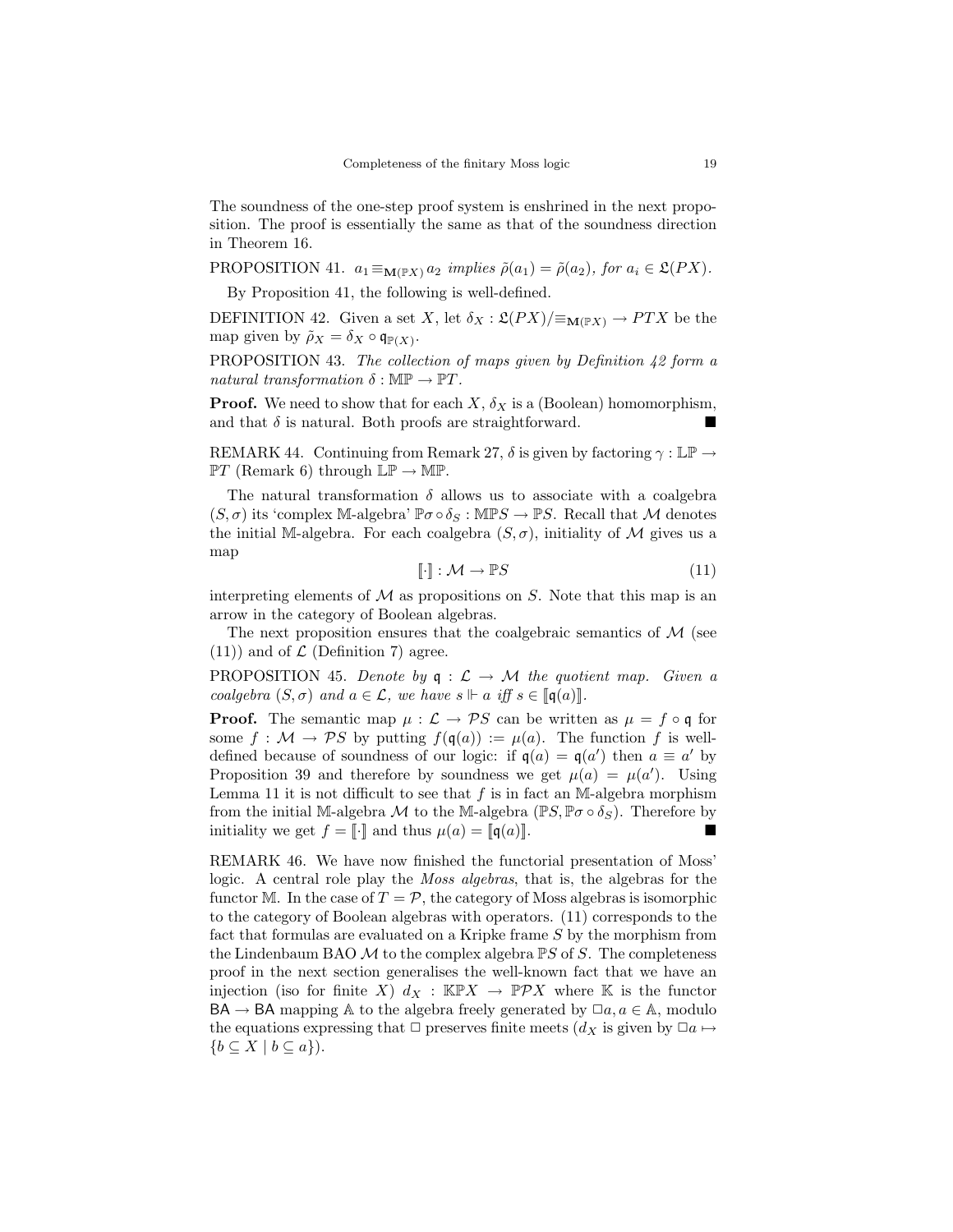#### 5.5 One-step completeness

Completeness of M is enshrined in the injectivity of  $\delta_X$ . To show this we use the following basic fact about Boolean algebras.

LEMMA 47. Let  $A$  and  $B$  be Boolean algebras and  $f : A \rightarrow B$  be a homomorphism. Furthermore assume that  $\mathbb A$  is join-generated by  $\mathcal{G} \subseteq A$ , i.e., assume that for every  $a \in A$  we have  $a = \bigvee \{b \in \mathcal{G} \mid b \leq a\}$ . Then  $f(b) \neq \perp_{\mathbb{B}}$ for all  $b \in \mathcal{G}$  implies that f is injective.

**Proof.** In order to prove the claim note first that for all  $a \in A$  we clearly have  $\perp_A < a$  implies  $\perp_B < f(a)$ . Let now a, a' be elements of A such that  $a \neq a'$ . By our assumption we have w.l.o.g. that there is some  $b \in \mathcal{G}$ with  $b \le a$  and  $b \nle a'$ . Therefore  $\perp_{A} < \neg a' \wedge b$  which implies by our first observation and the fact that f is a homomorphism that  $\perp_{\mathbb{B}} < \neg f(a') \wedge f(b)$ and thus  $f(b) \nleq f(a')$ . On the other hand we clearly have  $f(b) \leq f(a)$  which yields  $f(a) \neq f(a')$ . As a, a' where assumed to be arbitrary we showed that  $f$  is injective.

PROPOSITION 48. For every set X, the map  $\delta_X : \mathbb{MP}(X) \to \mathbb{P}T(X)$  is an embedding.

**Proof.** The basic idea of the proof is to work with the map  $T\eta : TX \to Y$ TPX, where we write  $\eta_X : X \to PX$  for the singleton map  $x \mapsto \{x\}$ . The crucial property is that

$$
\rho_X \circ T(\eta_X) = \eta_{TX}.\tag{12}
$$

The proof of (12) is based on the observation that  $Gr(\eta_X) \circ \epsilon^* = Id_X$ . From this it follows by the properties of relation lifting, that  $Gr(T\eta_X) \circ \overline{\in} = Id_{TX}$ and thus  $\rho_X(T\eta_X(\alpha)) = {\beta \mid \beta \in T\eta_X(\alpha)} = {\alpha}.$ 

We define the set of "T-singletons" by putting  $\mathcal{G} := \{ \nabla T(\eta_X)(\alpha) \mid \alpha \in$  $T_{\omega}X$ . In order to prove the proposition it now suffices to show that the Boolean algebra  $\text{MP}(X)$  is *join-generated* by the T-singletons:

$$
\forall a \in \text{MIP}(X). a = \bigvee \{ \nabla \beta \in \mathcal{G} \mid \nabla \beta \le a \}. \tag{13}
$$

(Note that the algebra  $\text{MP}(X)$  need not be complete. The intended reading of (13) is that every element of  $\mathbb{MP}(X)$  is the join of the T-singletons below it, not that every set of  $T$ -singletons has a join.) To see why the injectivity of  $\delta_X$  follows from this, note that by (12) we have  $\delta_X(\nabla T\eta(\alpha))$  =  $\rho_X(T\eta(\alpha)) = {\alpha} \neq \emptyset = \perp_{\mathbb{P}(TX)}$  for all  $\nabla T\eta(\alpha) \in \mathcal{G}$ . Therefore an application of Lemma 47 yields that  $f$  is injective.

Turning to the proof of (13), we distinguish cases as to the nature of the element a.

Case 1: Consider first an element of  $\mathbb{MP}(X)$  of the form  $\nabla \beta$  with  $\beta \in$  $T_{\omega}U\mathbb{P}X$ . It can be easily shown that

$$
\nabla \beta = \nabla (T_{\omega} \bigvee) (T_{\omega} \mathcal{P}_{\omega} \eta_X(\beta)) = \bigvee_{\gamma \in \rho_{\mathcal{P} X} (T_{\omega} \mathcal{P}_{\omega} \eta(\beta))} \nabla \gamma
$$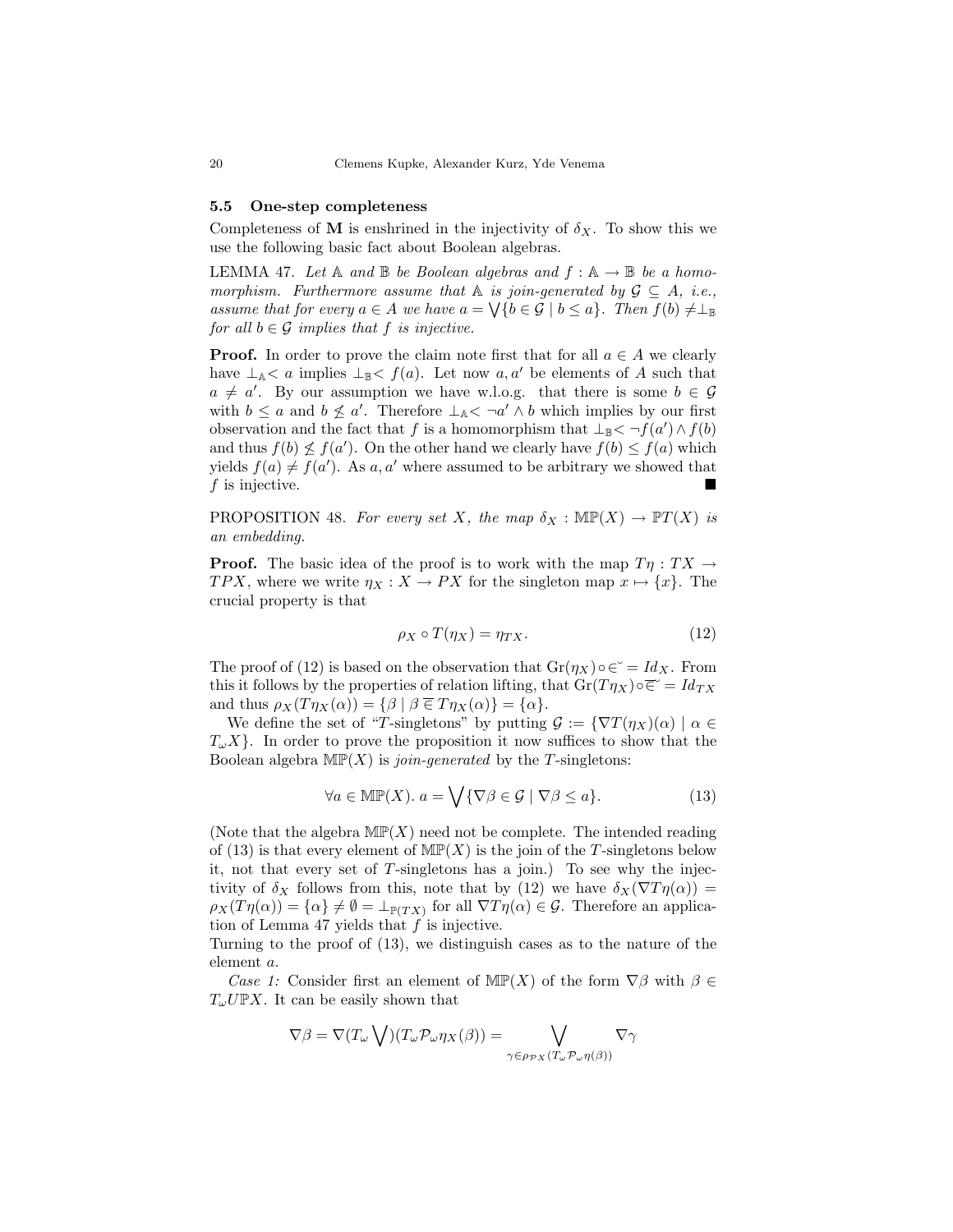where the first equality follows from the fact that  $\bigvee_{\alpha} \partial P_{\omega} \eta_X = id_{\mathcal{P}_{\omega} X}$  and the second equality is an instance of axiom  $(\nabla 3)$ . Furthermore one calculates (a detailed proof can be found in [10]) that

$$
\rho_{\mathcal{P}X}(T_{\omega}\mathcal{P}_{\omega}\eta(\beta)) = T_{\omega}\eta[\rho_X(\beta)] = \{T_{\omega}\eta(\alpha) \mid \alpha \in \rho_X(\beta)\}.
$$

By combining the latter equality with the preceding ones we obtain

$$
\nabla \beta = \bigvee_{\alpha \in \rho_X(\beta)} \nabla (T\eta)(\alpha),
$$

which shows that  $\nabla \beta$  is the join of elements of  $\mathcal{G}$ .

Case 2: Consider now an element of  $\text{MP}(X)$  of the form  $\neg \nabla \beta$ . Let B be the subalgebra of  $\mathbb{P}(X)$  generated by  $Base(\beta) \subseteq_{\omega} U\mathbb{P}(X)$ . We write B for the carrier of  $\mathbb B$ . As  $Base(\beta)$  is finite, the Boolean algebra  $\mathbb B$  is finite as well. Let  $\phi \in \mathcal{P}_{\omega}(X)$  be the (finite) set of atoms of B. Then clearly  $\bigvee \phi = \top$ , while  $a \wedge a' = \perp$  for any two distinct  $a, a' \in \phi$ . Furthermore  $\bigvee$  induces an isomorphism from  $\mathcal{P}_{\omega}\phi$  to B that lifts to an isomorphism  $T\bigvee$  between  $T_{\omega}P_{\omega}\phi$  and  $T_{\omega}B$ . As  $Base(\beta) \subseteq B$  we have  $\beta \in T_{\omega}B$  and thus there exists some  $\Phi_{\beta} \in T_{\omega} \mathcal{P}_{\omega} \phi$  such that  $(T \bigvee)(\Phi_{\beta}) = \beta$ . Now axiom  $(\nabla 3)$  entails that

$$
\nabla \beta = \bigvee \{ \nabla \gamma \mid \gamma \in T_{\omega} \phi, \gamma \overline{\in} \Phi_{\beta} \}. \tag{14}
$$

Our claim is now that

$$
\top \preceq \sqrt{\{\nabla \gamma \mid \gamma \in T_{\omega} \phi\}} \quad \text{and} \quad (15)
$$

$$
\nabla \gamma \wedge \nabla \gamma' \preceq \perp \quad \text{for all } \gamma, \gamma' \in T_{\omega} \phi \quad \text{s.t. } \gamma \neq \gamma'. \tag{16}
$$

Items (14), (15) and (16) together entail that

$$
\neg \nabla \beta = \bigvee \{ \nabla \gamma \mid \gamma \in T_{\omega} \phi \text{and not } \gamma \overline{\in} \Phi_{\beta} \}. \tag{17}
$$

From Case 1 we know that all elements  $\nabla \gamma$  that occur on the righthand side of equation (17) can be written as joins of elements of  $\mathcal G$  and therefore the same applies to  $\neg\nabla\beta$ .

We now turn to the proof of (15) and (16). First note that because  $\bigvee \phi = \top$  an application of  $(\nabla 4)$  shows that  $\top \preceq \bigvee {\nabla \gamma \in T_{\omega} \phi \mid \gamma \in T_{\omega} \phi}$ which proves (15). For the proof of (16) consider  $\gamma, \gamma' \in T_{\omega}\phi$  with  $\gamma \neq \gamma'$ . Let  $\Phi \in SRD(C)$  be a slim redistribution of  $C := {\gamma, \gamma'}$ . We want to show that  $\nabla (T \wedge)(\Phi) \preceq \perp$ . As  $\Phi$  is an arbitrary redistribution of C this will imply by  $(\nabla 2)$  that  $\nabla \gamma \wedge \nabla \gamma' \preceq \bot$  as required.

By assumption we have  $(\gamma, \Phi), (\gamma', \Phi) \in \overline{\in}$ . This shows that  $\emptyset \notin \text{Base}(\Phi)$ . Suppose now for a contradiction that  $B_{\Phi} := Base(\Phi) \subseteq \mathcal{P}\phi$  contains only singleton sets and put  $\in' := \in \, \mid_{\phi \times B_{\Phi}}$ . Then  $\in' \circ \in' \circ \subseteq Id_{\phi}$ . As a consequence we get  $(\gamma, \gamma') \in \overline{\epsilon' \circ (\epsilon')^{\circ}} \subseteq Id_{T\phi}$  which means  $\gamma = \gamma' - a$  contradiction. Hence we can assume that  $B_{\Phi}$  contains at least one set  $\psi^* \subseteq \phi$ such that  $|\psi^*| > 1$ .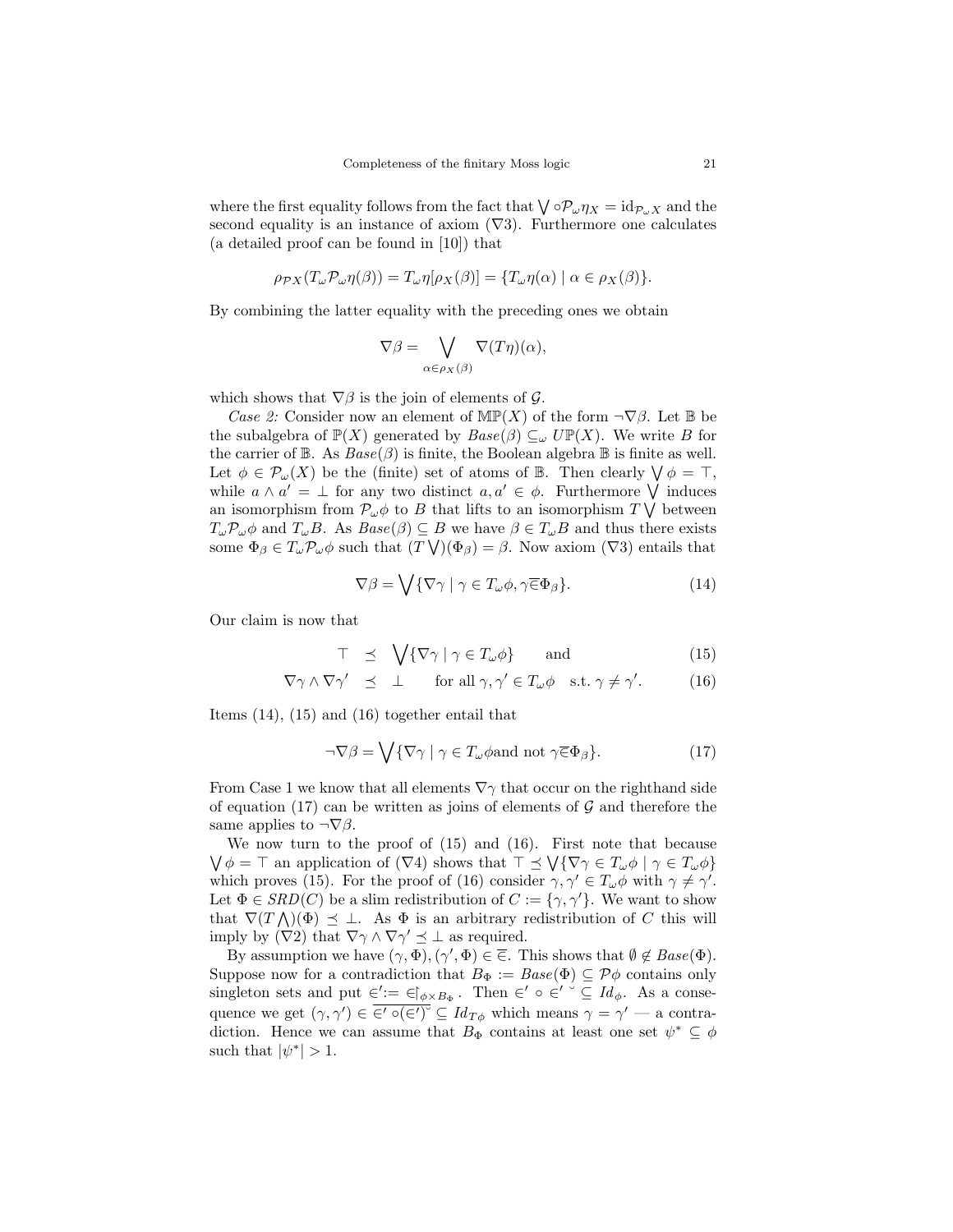In order to prove that  $\nabla(T\bigwedge)(\Phi) \preceq \bot$ , define a function  $d: \mathcal{P}\phi \to \mathcal{P}\phi$ by letting

$$
d(\psi) := \begin{cases} \n\begin{array}{ccc} \n\emptyset & \text{if} & |\psi| \ge 1 \\ \n\psi & \text{if} & |\psi| = 1 \\ \n\phi & \text{if} & \psi = \emptyset \n\end{array}\n\end{cases}
$$

It follows from our assumptions on the set  $\phi$  that  $\vdash \bigwedge \psi \preceq \bigvee d(\psi)$ , for all  $\psi \in \mathcal{P}\phi$ . Then an application of axiom  $(\nabla 1)$  shows that  $\nabla (T \wedge)(\Phi) \preceq$  $\nabla(T \bigvee)(Td(\Phi))$ . Because  $Base(Td(\Phi)) = d[B_{\Phi}]$  and  $d(\psi^*) = \emptyset$  we obtain  $\emptyset \in \text{Base}(Td(\Phi))$ . It is now a matter of routine checking that  $A := \{ \alpha \in$  $T_{\omega}U\mathbb{P}(X)$   $\mid \alpha \in Td(\Phi) \} = \emptyset$ . By axiom  $(\nabla 3)$  we have  $\tilde{\nabla}(T\bigvee)(Td(\Phi)) \preceq$  $\bigvee_{\alpha \in A} \nabla \alpha = \bot$ , and thus  $\nabla (T \bigwedge)(\Phi) \preceq \bot$  which finishes the argument for proving (16) and hence also of (17).

Case 3: Consider an element of  $\mathbb{MP}(X)$  of the form  $\bigwedge_{i\in I} \nabla \beta_i$  for some finite set  $A = \{ \nabla \beta_i \in T_\omega U \mathbb{P}(X) \mid i \in I \}.$  Then by axiom  $(\overline{\nabla}2)$  we have

$$
\bigwedge_{i \in I} \nabla \beta_i = \bigvee_{\substack{\Phi \in SRD(A) \\ \text{Case 1}}} \nabla (T_\omega \bigwedge)(\Phi)
$$
\n
$$
\bigwedge_{\substack{\text{Case 1} \\ \Phi \in SRD(A)}} \nabla (T_\eta)(\alpha) \in \mathcal{G} \mid \nabla (T\eta)(\alpha) \leq \nabla (T_\omega \bigwedge)(\Phi) \}.
$$

Finally, the general case (that is, for an arbitrary element of  $M\mathbb{P}(X)$ ) can be obtained from the cases above using standard Boolean reasoning.

As a corollary of the proof of Proposition 48 we obtain the following one-step normal form theorem.

COROLLARY 49. For  $a \in \mathcal{L}PX$  we have

$$
a = \bigvee \{ \nabla(T\eta)(\alpha) \mid \alpha \in \delta_X(a) \cap T_{\omega} X \}.
$$

In case that  $T$  preserves finite sets, the join is finite for finite sets  $X$  and can be expressed in the language. Induction along the sequence of the  $\mathcal{L}_n$ then yields a normal form theorem for  $\mathcal{L}$ .

#### 5.6 Completeness

The following proposition, going back to [13], is a standard result in coalgebra based on  $\delta$  being injective and M being finitary and preserving injective maps.

PROPOSITION 50. Suppose  $a \not\leq b$  in the initial M-algebra. Then there is a T-coalgebra  $(S, \sigma)$  and  $s \in S$  such that  $s \Vdash a$  and not  $s \Vdash b$ .

**Proof.** (Sketch) To explain the idea of the proof assume first that a final T-coalgebra  $\zeta : Z \to TZ$  exists. Then we would prove that the unique Malgebra morphism  $\llbracket \cdot \rrbracket$  from the initial M-algebra to MPZ  $\stackrel{\delta}{\longrightarrow} T\mathbb{P} \stackrel{\zeta^{-1}}{\longrightarrow} \mathbb{P}Z$  is injective. Indeed,  $a \not\leq b$  then implies  $\llbracket a \rrbracket \not\subseteq \llbracket b \rrbracket$ , ie there is  $z \in Z$  such that  $(Z,\zeta), z \Vdash a$  and  $(Z,\zeta), z \not\Vdash b$ .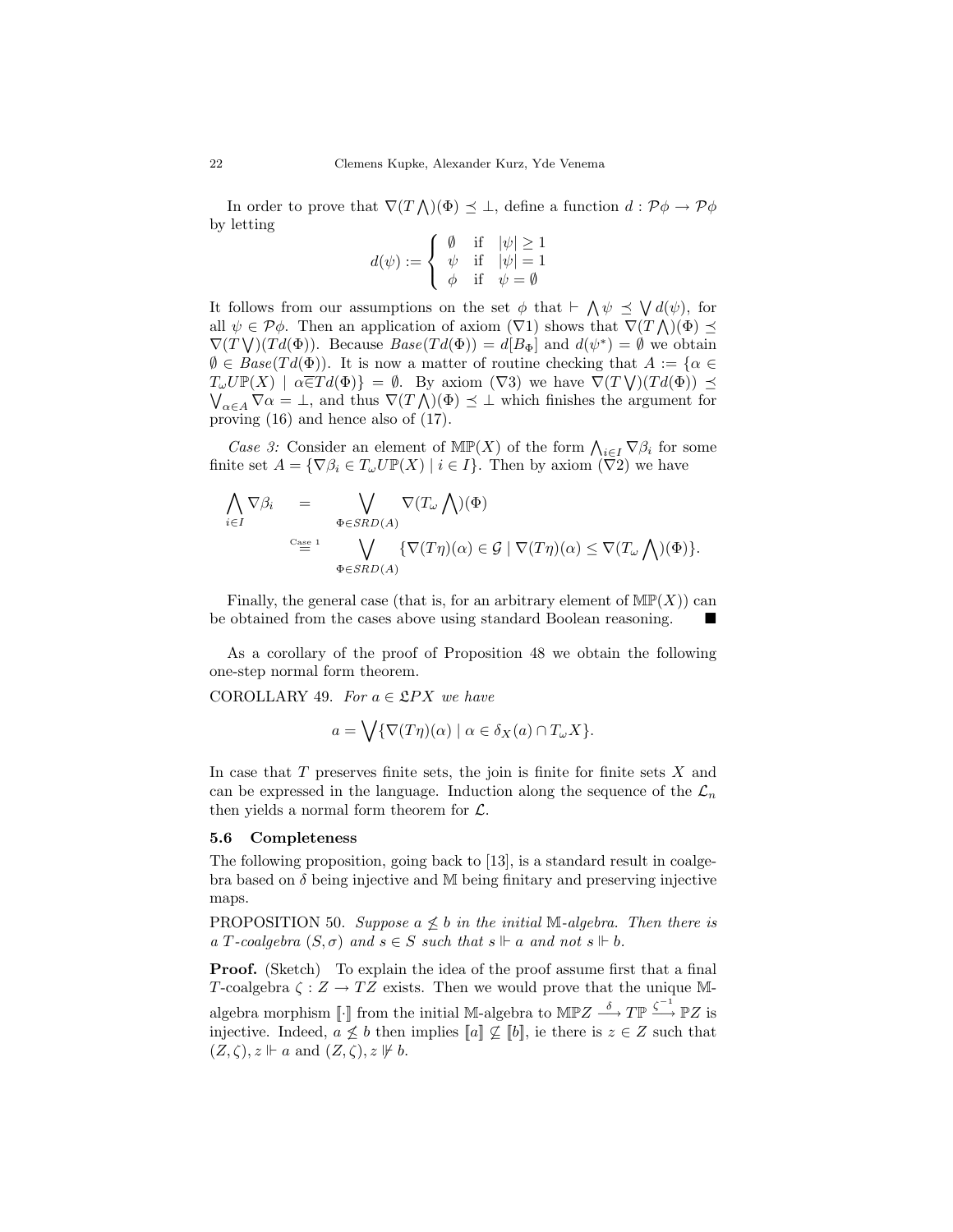Since the assumption of the existence of a final coalgebra excludes important examples such as Kripke frames or models, we replace the final coalgebra by the corresponding final sequence  $(T^{n_1})_{n<\omega}$ , which is defined as follows. We denote by  $1 = T^01$  the final object in Set. The map  $p_0: T1 \to 1$ is given by finality and  $p_{n+1} : T(T^{n_1}) \to T^{n_1}$  is defined to be  $Tp_n$ . It is easy to see that each  $p_n$  is surjective. We think of the  $T^n1$  as approximating the final coalgebra. (Indeed, if we let run the final sequence through all ordinals, we obtain the final coalgebra as a limit if it exists, see [3].) In the same way as any coalgebra  $\xi : X \to TX$  has a unique arrow into the final coalgebra, there are canonical 'n-step behavior maps', that is, arrows  $\xi_n: X \to T^{n_1}$  to the approximants of the final coalgebra:  $\xi_0: X \to 1$  is given by finality and  $\xi_{n+1} = T(\xi_n) \circ \xi$ .

Recall that we may consider  $M$ , the initial M-algebra, as a union of its approximants  $\mathbb{M}^n$ 2. Elements of  $\mathbb{M}^n$ 2 correspond to formulas of depth n and we define their semantics wrt the final sequence of  $T$  as a BA-morphism  $\llbracket - \rrbracket_n : \mathbb{M}^n 2 \to \mathbb{P} T^n 1$  as follows.

$$
\mathbb{P}1 \xrightarrow{\mathbb{P}p_0} \cdots \qquad \mathbb{P}T^{n}1 \xrightarrow{\mathbb{P}p_n} \mathbb{P}T^{n+1}1 \qquad \cdots \qquad (18)
$$
\n
$$
\uparrow \mathbb{I}_{0} \qquad \qquad \uparrow \mathbb{I}_{n} \qquad \qquad \uparrow \mathbb{I}_{n+1}
$$
\n
$$
2 \xrightarrow{j_0} \cdots \qquad \qquad \mathbb{M}^{n}2 \xrightarrow{j_n} \mathbb{M}^{n+1}2 \qquad \cdots
$$

 $[\![{-}]\!]_0$  is given by initiality (and is actually the identity). For the definition of  $\llbracket - \rrbracket_{n+1}$ , recall that  $\delta_{T^{n_1}} : \mathbb{M}\mathbb{P}T^{n_1} \to \mathbb{P}T^{n+1}1$ , and assume inductively that  $\llbracket - \rrbracket_n^{\cdot} : \mathbb{M}^n 2 \to \mathbb{P}T^n 1$  has been defined, so that  $\mathbb{M}(\llbracket - \rrbracket_n) : \mathbb{M}^{n+1} 2 \to$ MPT<sup>n</sup>1. Composing these two maps, we obtain  $[-]_{n+1} := \delta_{T^{n_1}} \circ M([\![-]\!]_n)$ .

Observe that the semantics of a formula is independent of the particular approximant we choose (all squares in the diagram commute). Moreover, given a coalgebra  $\xi : X \to TX$  and  $a \in M^n2$ , the semantics via the initial M-algebra and the semantics via the final sequence coincide:  $[[a]](X,\xi) =$  $\xi_n^{-1}(\llbracket a \rrbracket_n)$ . Since  $\delta$  is injective (Proposition 48) and M preserves embeddings (Proposition 28), a straightforward inductive proof shows that all  $[-\]_n$ ,  $n \in \omega$ , are injective.

To show the claim now, suppose  $a \not\leq b$  in the initial M-algebra. We find an approximant  $\mathbb{M}^n$ 2, in which  $a \nleq_n b$ . Choosing a half-inverse h of  $p_0$ , we let  $\xi : T^{n}1 \to T T^{n}1$  be  $T^{n}(h)$ .  $\xi$  provides  $T^{n}1$  with T-coalgebra structure. Now injectivity of  $\llbracket - \rrbracket_n$  shows that  $(T^n1, \xi)$  provides a counter-example for  $a \leq b$ .

The proof of Theorem 16 is now a corollary. Reasoning by contraposition, take formulas  $a, b \in \mathcal{L}$  such that  $\forall_{\mathbf{M}} a \leq b$ . By Proposition 39,  $a \not\leq b$  in M. Now, completeness follows from Propositions 50 and 45.

#### BIBLIOGRAPHY

[1] S. Abramsky. Domain theory in logical form. Ann. Pure Appl. Logic, 51, 1991.

[2] P. Aczel. Non-Well-Founded Sets. CSLI, Stanford, 1988.